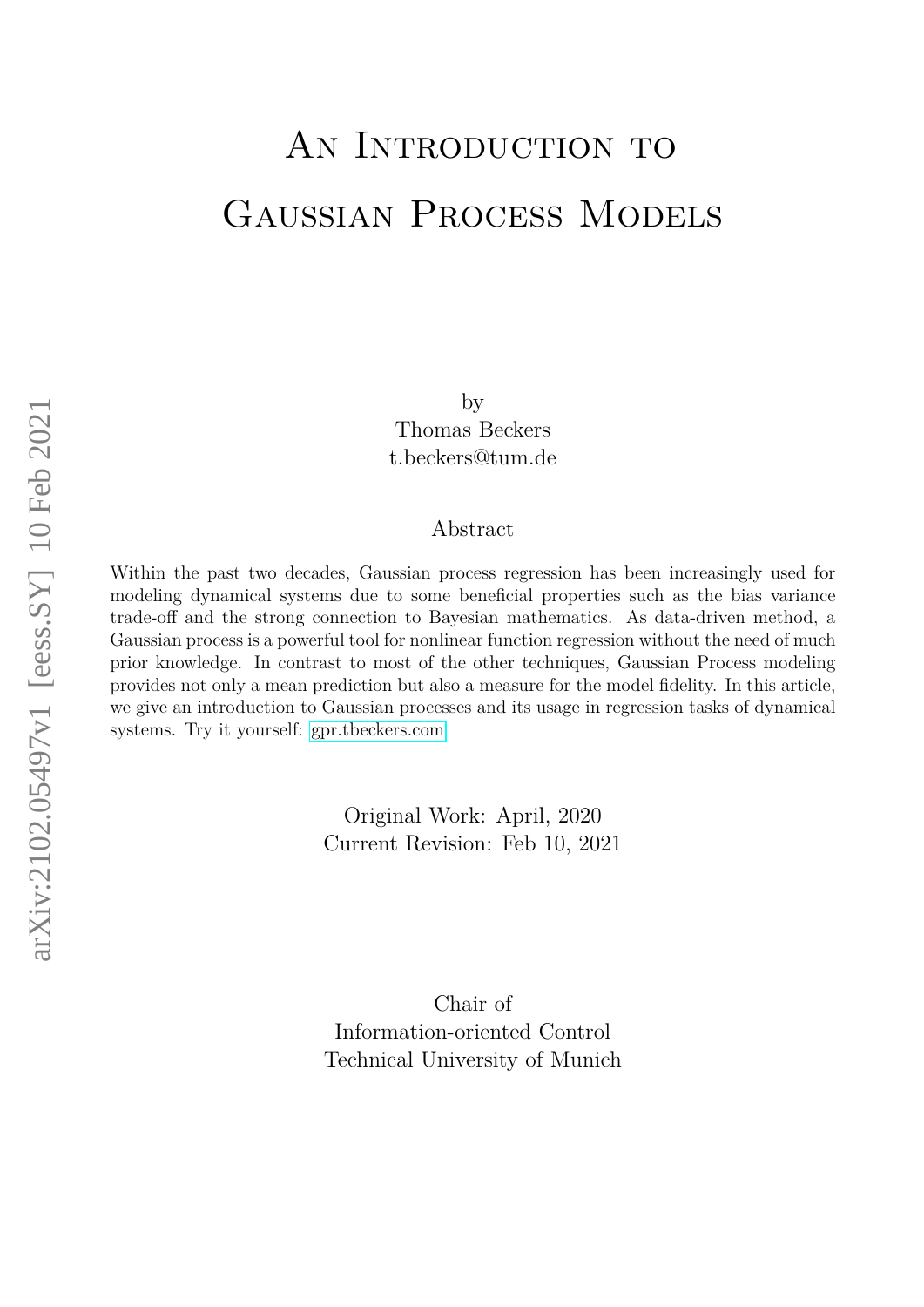## **Contents**

| $\mathbf 1$             | Introduction                                   |                                                |  |  | 3              |  |
|-------------------------|------------------------------------------------|------------------------------------------------|--|--|----------------|--|
| $\overline{2}$          | <b>Gaussian Processes</b>                      |                                                |  |  |                |  |
|                         | 2.1                                            |                                                |  |  | $\overline{4}$ |  |
|                         | 2.2                                            |                                                |  |  | 6              |  |
|                         | 2.3                                            |                                                |  |  | $\overline{7}$ |  |
|                         | 2.4                                            |                                                |  |  | 8              |  |
|                         | 2.5                                            |                                                |  |  | 12             |  |
|                         |                                                | 2.5.1                                          |  |  | 13             |  |
|                         |                                                | 2.5.2<br>Scenario approach                     |  |  | 13             |  |
|                         |                                                | 2.5.3                                          |  |  | 14             |  |
| 3                       | <b>Model Selection</b><br>15                   |                                                |  |  |                |  |
|                         | 3.1                                            | Kernel Functions                               |  |  | 15             |  |
|                         |                                                | 3.1.1                                          |  |  | 16             |  |
|                         |                                                | 3.1.2                                          |  |  | 16             |  |
|                         |                                                | 3.1.3                                          |  |  | 17             |  |
|                         |                                                | 3.1.4<br>Matérn Kernel                         |  |  | 17             |  |
|                         |                                                | 3.1.5                                          |  |  | 17             |  |
|                         |                                                | 3.1.6                                          |  |  | 18             |  |
|                         |                                                | 3.1.7                                          |  |  | 18             |  |
|                         | 3.2                                            |                                                |  |  | 20             |  |
|                         |                                                | 3.2.1                                          |  |  | 20             |  |
|                         |                                                | 3.2.2                                          |  |  | 22             |  |
| $\overline{\mathbf{4}}$ | 22<br><b>Gaussian Process Dynamical Models</b> |                                                |  |  |                |  |
|                         | 4.1                                            |                                                |  |  | 23             |  |
|                         | 4.2                                            | Gaussian Process Nonlinear Output Error Models |  |  | 24             |  |
| $\bf{5}$                |                                                | Summary<br>25                                  |  |  |                |  |
|                         |                                                | A Conditional Distribution<br>26               |  |  |                |  |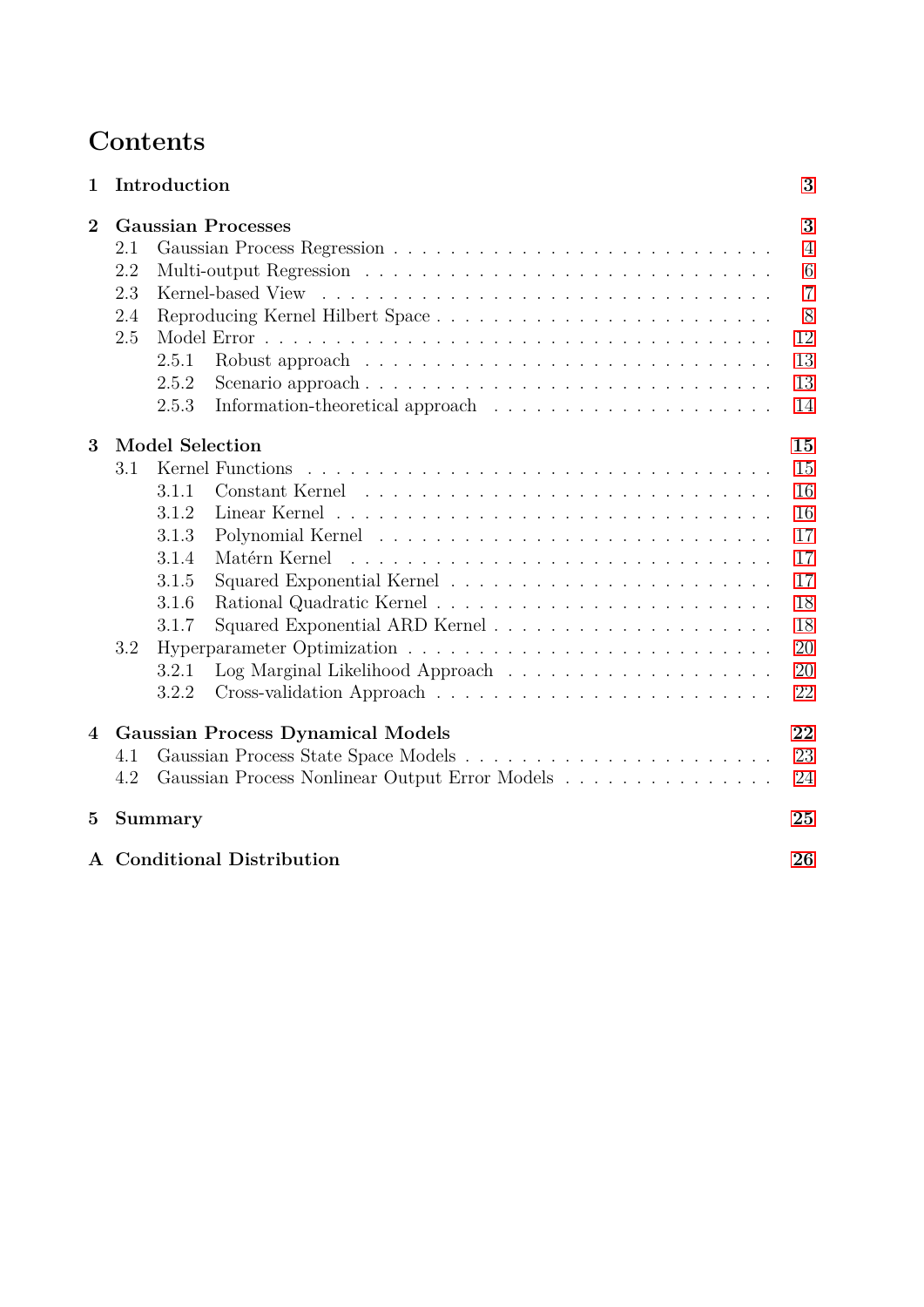## <span id="page-2-0"></span>**1 Introduction**

A Gaussian process (GP) is a stochastic process that is in general a collection of random variables indexed by time or space. Its special property is that any finite collection of these variables follows a multivariate Gaussian distribution. Thus, the GP is a distribution over infinitely many variables and, therefore, a distribution over functions with a continuous domain. Consequently, it describes a probability distribution over an infinite dimensional vector space. For engineering applications, the GP has gained increasing attention as supervised machine learning technique, where it is used as prior probability distribution over functions in Bayesian inference. The inference of continuous variables leads to Gaussian process regression (GPR) where the prior GP model is updated with training data to obtain a posterior GP distribution. Historically, GPR was used for the prediction of time series, at first presented by Wiener and Kolmogorov in the 1940's. Afterwards, it became increasingly popular in geostatistics in the 1970's, where GPR is known as *kriging*. Recently, it came back in the area of machine learning [\[Rad96;](#page-28-0) [WR96\]](#page-29-0), especially boosted by the rapidly increasing computational power.

In this article, we present background information about GPs and GPR, mainly based on [\[Ras06\]](#page-28-1), focusing on the application in control. We start with an introduction of GPs, explain the role of the underlying kernel function and show its relation to reproducing kernel Hilbert spaces. Afterwards, the embedding in dynamical systems and the interpretation of the model uncertainty as error bounds is presented. Several examples are included for an intuitive understanding in addition to the formal notation.

## <span id="page-2-1"></span>**2 Gaussian Processes**

Let  $(\Omega_{ss}, \mathcal{F}_{\sigma}, P)$  be a probability space with the sample space  $\Omega_{ss}$ , the corresponding  $\sigma$ algebra  $\mathcal{F}_{\sigma}$  and the probability measure P. The index set is given by  $\mathcal{Z} \subseteq \mathbb{R}^{n_z}$  with positive integer  $n_z$ . Then, a function  $f_{GP}(z, \omega_{ss})$ , which is a measurable function of  $\omega_{ss} \in \Omega_{ss}$  with index  $z \in \mathcal{Z}$ , is called a stochastic process. The function  $f_{GP}(z, \omega_{ss})$  is a random variable on  $\Omega_{\rm ss}$  if  $z \in \mathcal{Z}$  is specified. It is simplified written as  $f_{\rm GP}(z)$ . A GP is a stochastic process which is fully described by a mean function  $m: \mathcal{Z} \to \mathbb{R}$  and covariance function  $k: \mathcal{Z} \times \mathcal{Z} \to \mathbb{R}$ such that

$$
f_{\rm GP}(z) \sim \mathcal{GP}(m(z), k(z, z')) \tag{1}
$$

$$
m(z) = \mathcal{E}[f_{\text{GP}}(z)]
$$
  
 
$$
E[(f_{\text{GP}}(z) - m(z)) (f_{\text{GP}}(z') - m(z'))]
$$
 (2)

$$
k(\mathbf{z}, \mathbf{z}') = \mathrm{E}\left[\left(f_{\mathrm{GP}}(\mathbf{z}) - m(\mathbf{z})\right)\left(f_{\mathrm{GP}}(\mathbf{z}') - m(\mathbf{z}')\right)\right]
$$

with  $z, z' \in \mathcal{Z}$ . The covariance function is a measure for the correlation of two states  $(z, z')$ and is called *kernel* in combination with GPs. Even though no analytic description of the probability density function of the GP exists in general, the interesting property is that any finite collection of its random variables  $\{f_{GP}(z_1), \ldots, f_{GP}(z_{n_{GP}})\}\$  follows a  $n_{GP}$ -dimensional multivariate Gaussian distribution. As a GP defines a distribution over functions, each realization is also a function over the index set Z.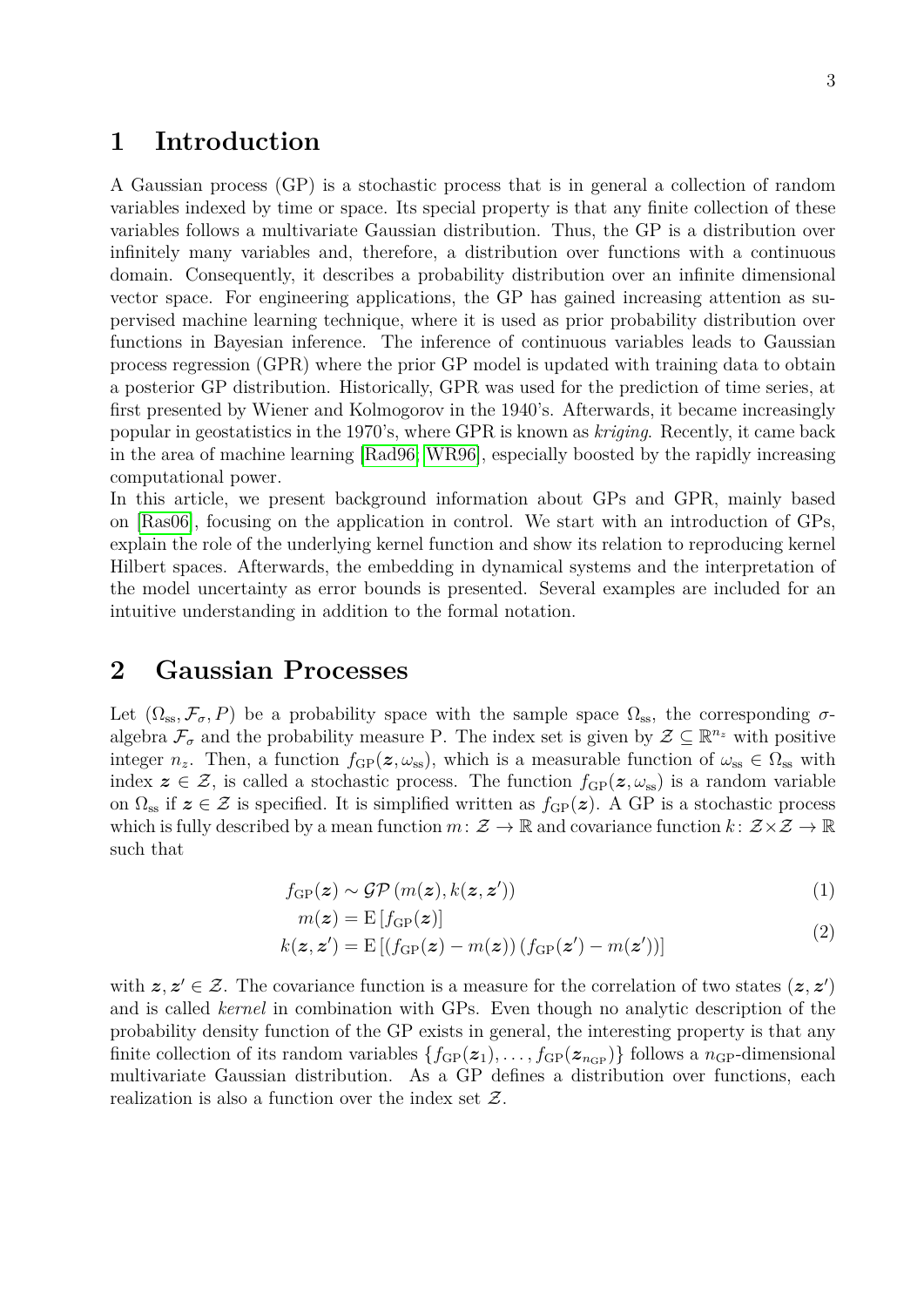**Example 1.** A GP  $f_{GP}(t_c) \sim \mathcal{GP}(m(t_c), k(t_c, t_c'))$  with time  $t_c \in \mathbb{R}_{\geq 0}$ , where

$$
m(t_c) = 1A, \quad k(t_c, t_c') = \begin{cases} (0.1A)^2 & t_c = t_c'\\ (0A)^2 & t_c \neq t_c' \end{cases}
$$

describes a time-dependent electric current signal with Gaussian white noise with a standard deviation of 0.1 A and a mean of 1 A.

#### <span id="page-3-0"></span>**2.1 Gaussian Process Regression**

The GP can be utilized as prior probability distribution in Bayesian inference, which allows to perform function regression. Following the Bayesian methodology, new information is combined with existing information: using Bayes' theorem, the prior is combined with new data to obtain a posterior distribution. The new information is expressed as training data set  $\mathcal{D} = \{X, Y\}$ . It contains the input values  $X = [\mathbf{x}_{\text{dat}}^{\{1\}}, \mathbf{x}_{\text{dat}}^{\{2\}}, \dots, \mathbf{x}_{\text{dat}}^{\{n_D\}}] \in \mathcal{Z}^{1 \times n_D}$  and output values  $Y = [\tilde{y}_{\text{dat}}^{\{1\}}, \tilde{y}_{\text{dat}}^{\{2\}}, \dots, \tilde{y}_{\text{dat}}^{\{n_{\mathcal{D}}\}}]^{\top} \in \mathbb{R}^{n_{\mathcal{D}}}$ , where

<span id="page-3-1"></span>
$$
\tilde{y}_{\text{dat}}^{\{i\}} = f_{\text{GP}}(\boldsymbol{x}_{\text{dat}}^{\{i\}}) + \nu \tag{3}
$$

for all  $i = 1, \ldots, n_{\mathcal{D}}$ . The output data might be corrupted by Gaussian noise  $\nu \sim \mathcal{N}(0, \sigma_n^2)$ .

**Remark 1.** *Note that we always use the standard notation X for the input training data and Y for the output training data throughout this report.*

As any finite subset of a GP follows a multivariate Gaussian distribution, we can write the joint distribution

$$
\begin{bmatrix} Y \\ \mathcal{F} \\ f_{GP}(z^*) \end{bmatrix} \sim \mathcal{N} \left( \begin{bmatrix} m(\boldsymbol{x}_{\text{dat}}^{\{1\}}) \\ \vdots \\ m(\boldsymbol{x}_{\text{dat}}^{\{n_D\}}) \\ m(z^*) \end{bmatrix}, \begin{bmatrix} K(X, X) + \sigma_n^2 I_{n_D} & \boldsymbol{k}(z^*, X) \\ \vdots \\ \boldsymbol{k}(z^*, X)^\top & k(z^*, z^*) \end{bmatrix} \right) \tag{4}
$$

for any arbitrary test point  $z^* \in \mathcal{Z}$ . The function  $m: \mathcal{Z} \to \mathbb{R}$  denotes the mean function. The matrix function  $K: \mathcal{Z}^{1 \times n_D} \times \mathcal{Z}^{1 \times n_D} \to \mathbb{R}^{n_D \times n_D}$  is called the covariance or *Gram matrix* with

<span id="page-3-2"></span>
$$
K_{j,l}(X, X) = k(X_{:,l}, X_{:,j}) \text{ for all } j, l \in \{1, ..., n_{\mathcal{D}}\}
$$
(5)

where each element of the matrix represents the covariance between two elements of the training data *X*. The expression  $X_{:l}$  denotes the *l*-th column of *X*. For notational simplification, we shorten  $K(X, X)$  to  $K$  when necessary. The vector-valued kernel function  $k: \mathcal{Z} \times \mathcal{Z}^{1 \times n_{\mathcal{D}}} \to \mathbb{R}^{n_{\mathcal{D}}}$  calculates the covariance between the test input  $z^*$  and the input training data *X*, i.e.,

$$
\mathbf{k}(\mathbf{z}^*, X) = [k(\mathbf{z}^*, X_{:,1}), \dots, k(\mathbf{z}^*, X_{:,n_D})]^\top.
$$
 (6)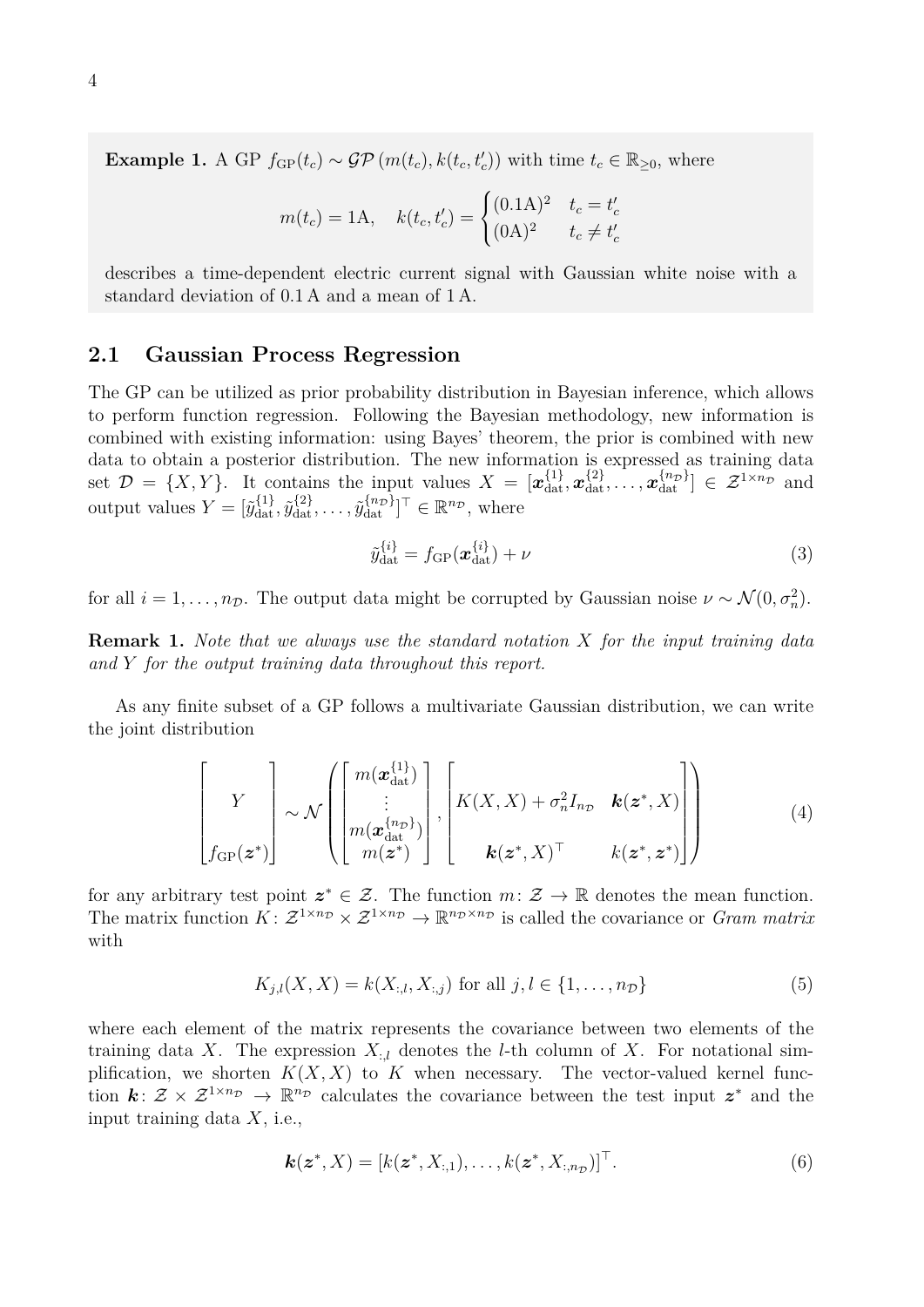To obtain the posterior predictive distribution of  $f_{GP}(z^*)$ , we condition on the test point  $z^*$ and the training data set  $\mathcal D$  given by

<span id="page-4-0"></span>
$$
p(f_{GP}(\boldsymbol{z}^*)|\boldsymbol{z}^*, \mathcal{D}) = \frac{p(f_{GP}(\boldsymbol{z}^*), Y|X, \boldsymbol{z}^*)}{p(Y|X)}.
$$
\n(7)

Thus, the conditional posterior Gaussian distribution is defined by the mean and the variance

$$
\mu(f_{\text{GP}}(\boldsymbol{z}^*)|\boldsymbol{z}^*,\mathcal{D}) = m(\boldsymbol{z}^*) + \boldsymbol{k}(\boldsymbol{z}^*,X)^\top (K + \sigma_n^2 I_{n_{\mathcal{D}}})^{-1} \left( Y - [m(X_{:,1}),\ldots,m(X_{:,n_{\mathcal{D}}})]^\top \right)
$$
  
var
$$
(f_{\text{GP}}(\boldsymbol{z}^*)|\boldsymbol{z}^*,\mathcal{D}) = k(\boldsymbol{z}^*,\boldsymbol{z}^*) - \boldsymbol{k}(\boldsymbol{z}^*,X)^\top (K + \sigma_n^2 I_{n_{\mathcal{D}}})^{-1} \boldsymbol{k}(\boldsymbol{z}^*,X).
$$
 (8)

A detailed derivation of the posterior mean and variance based on the joint distribution [\(4\)](#page-3-1) can be found in appendix [A.](#page-25-0) Analyzing [\(8\)](#page-4-0) we can make the following observations: **i)** The mean prediction can be written as

$$
\mu(f_{\text{GP}}(\boldsymbol{z}^*)|\boldsymbol{z}^*,\mathcal{D}) = m(\boldsymbol{z}^*) + \sum_{j=1}^{n_{\mathcal{D}}} \alpha_j k(\boldsymbol{z}^*, X_{:,j})
$$
\n(9)

 $\text{with } \boldsymbol{\alpha} = (K + \sigma_n^2 I_{n_D})^{-1} \left( Y - [m(X_{:,1}), \dots, m(X_{:,n_D})]^\top \right) \in \mathbb{R}^{n_D}$ . That formulation highlights the data-driven characteristic of the GPR as the posterior mean is a sum of kernel functions and its number grows with the number  $n<sub>D</sub>$  of training data.

**ii)** The variance does not depend on the observed data, but only on the inputs, which is a property of the Gaussian distribution. The variance is the difference between two terms: The first term  $k(z^*, z^*)$  is simply the prior covariance from which a (positive) term is subtracted, representing the information the observations contain about the function. The uncertainty of the prediction, expressed in the variance, holds only for  $f_{GP}(z^*)$  and does not consider the noise in the training data. For this purpose, an additional noise term  $\sigma_n^2 I_{n_D}$  can be added to the variance in [\(8\)](#page-4-0). Finally, [\(8\)](#page-4-0) clearly shows the strong dependence of the posterior mean and variance on the kernel *k* that we will discuss in depth in Section [3.](#page-14-0)

**Example 2.** We assume a GP with zero mean and a kernel function given by

$$
k(z, z') = 0.3679^{2} \exp\left(-\frac{(z - z')^{2}}{2 \cdot 2.7183^{2}}\right)
$$

as prior distribution. The training data set  $\mathcal D$  is assumed to be

$$
X = \begin{bmatrix} 1 & 3 & 6 & 10 \end{bmatrix}
$$
,  $Y = \begin{bmatrix} 0 & -0.3 & 0.3 & -0.2 \end{bmatrix}^{\top}$ ,

where the output is corrupted by Gaussian noise with  $\sigma_n = 0.0498$  standard deviation and the test point is assumed to be  $z^* = 5$ . According to [\(5\)](#page-3-2) to [\(8\)](#page-4-0) the Gram matrix  $K(X, X)$  is calculated as

$$
K(X, X) = \begin{bmatrix} 0.1378 & 0.1032 & 0.0249 & 0.0006 \\ 0.1032 & 0.1378 & 0.0736 & 0.0049 \\ 0.0249 & 0.0736 & 0.1378 & 0.0458 \\ 0.0006 & 0.0049 & 0.0458 & 0.1378 \end{bmatrix}
$$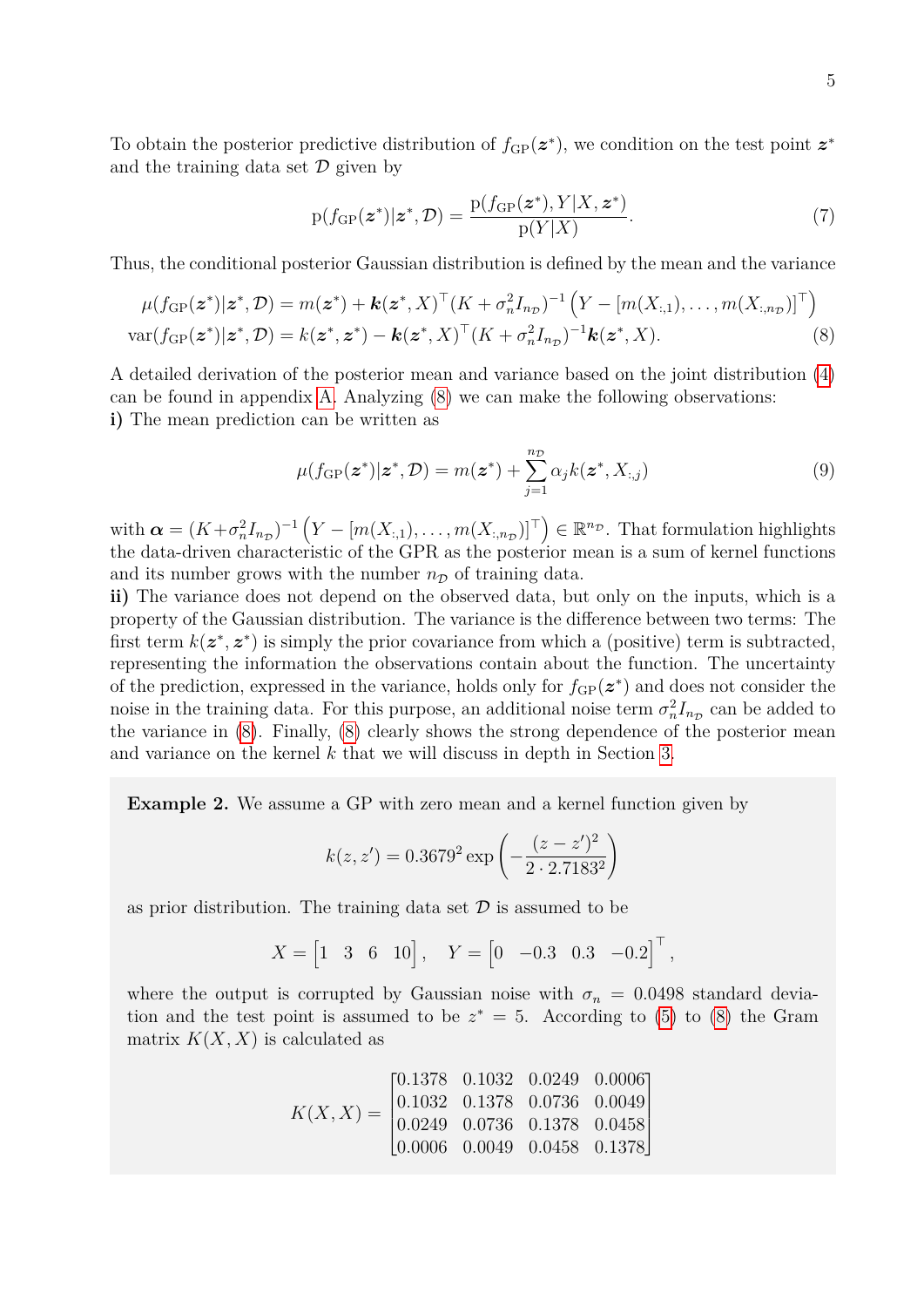and the kernel vector  $\mathbf{k}(z^*, X)$  and  $k(z^*, z^*)$  are obtained to be

$$
\mathbf{k}(z^*, X) = [0.0458 \quad 0.1032 \quad 0.1265 \quad 0.0249]
$$

$$
k(z^*, z^*) = 0.1378.
$$

Finally, with [\(8\)](#page-4-0), we compute the predicted mean and variance for  $f_{GP}(z^*)$ 

$$
\mu(f_{\text{GP}}(z^*)|z^*, \mathcal{D}) = 0.0278
$$
,  $\text{var}(f_{\text{GP}}(z^*)|z^*, \mathcal{D}) = 0.0015$ ,

which is equivalent to a  $2\sigma$ -standard deviation of 0.0775. Figure [1](#page-5-1) shows the prior distribution (left), the posterior distribution with two training points (black crosses) in the middle, and the posterior distribution given the full training set  $\mathcal D$  (right). The solid red line is the mean function and the gray shaded area indicates the 2*σ*-standard deviation. Five realizations (dashed lines) visualize the character of the distribution over functions.

<span id="page-5-1"></span>

Figure 1: The prior distribution of a GP is updated with data that leads to the posterior distribution.

#### <span id="page-5-0"></span>**2.2 Multi-output Regression**

So far, the GP regression allows functions with scalar outputs as in [\(8\)](#page-4-0). For the extension to vector-valued outputs, multiple approaches exist: i) Extending the kernel to multivariate outputs  $[ARL12]$ , ii) adding the output dimension as training data  $[Ber+17]$  or iii) using separated GPR for each output [\[Ras06\]](#page-28-1). While the first two approaches set a prior on the correlation between the output dimensions, the latter disregards a correlation without loss of generality. Following the approach in iii), the previous definition of the training set  $\mathcal D$  is extended to a vector-valued output with

$$
X = [\boldsymbol{x}_{\text{dat}}^{\{1\}}, \boldsymbol{x}_{\text{dat}}^{\{2\}}, \dots, \boldsymbol{x}_{\text{dat}}^{\{n_{\mathcal{D}}\}}] \in \mathcal{Z}^{1 \times n_{\mathcal{D}}}, \quad Y = [\tilde{\boldsymbol{y}}_{\text{dat}}^{\{1\}}, \tilde{\boldsymbol{y}}_{\text{dat}}^{\{2\}}, \dots, \tilde{\boldsymbol{y}}_{\text{dat}}^{\{n_{\mathcal{D}}\}}]^{\top} \in \mathbb{R}^{n_{\mathcal{D}} \times n_{\text{ydat}}}, \quad (10)
$$

where  $n_{\text{ydat}} \in \mathbb{N}$  is the dimension of the output and the vector-valued GP is defined by

$$
\boldsymbol{f}_{\mathrm{GP}}(\boldsymbol{z}) \sim \begin{cases} \mathcal{GP}\left(m^1(\boldsymbol{z}), k^1(\boldsymbol{z}, \boldsymbol{z}')\right) \\ \vdots \\ \mathcal{GP}\left(m^{n_{\mathrm{ydat}}}(\boldsymbol{z}), k^{n_{\mathrm{ydat}}}(\boldsymbol{z}, \boldsymbol{z}')\right) \end{cases} \tag{11}
$$

$$
\boldsymbol{m}(\boldsymbol{z}) \coloneqq \left[m^1(\boldsymbol{z}), \ldots, m^{n_{\text{ydat}}}(\boldsymbol{z})\right]^{\top} \tag{12}
$$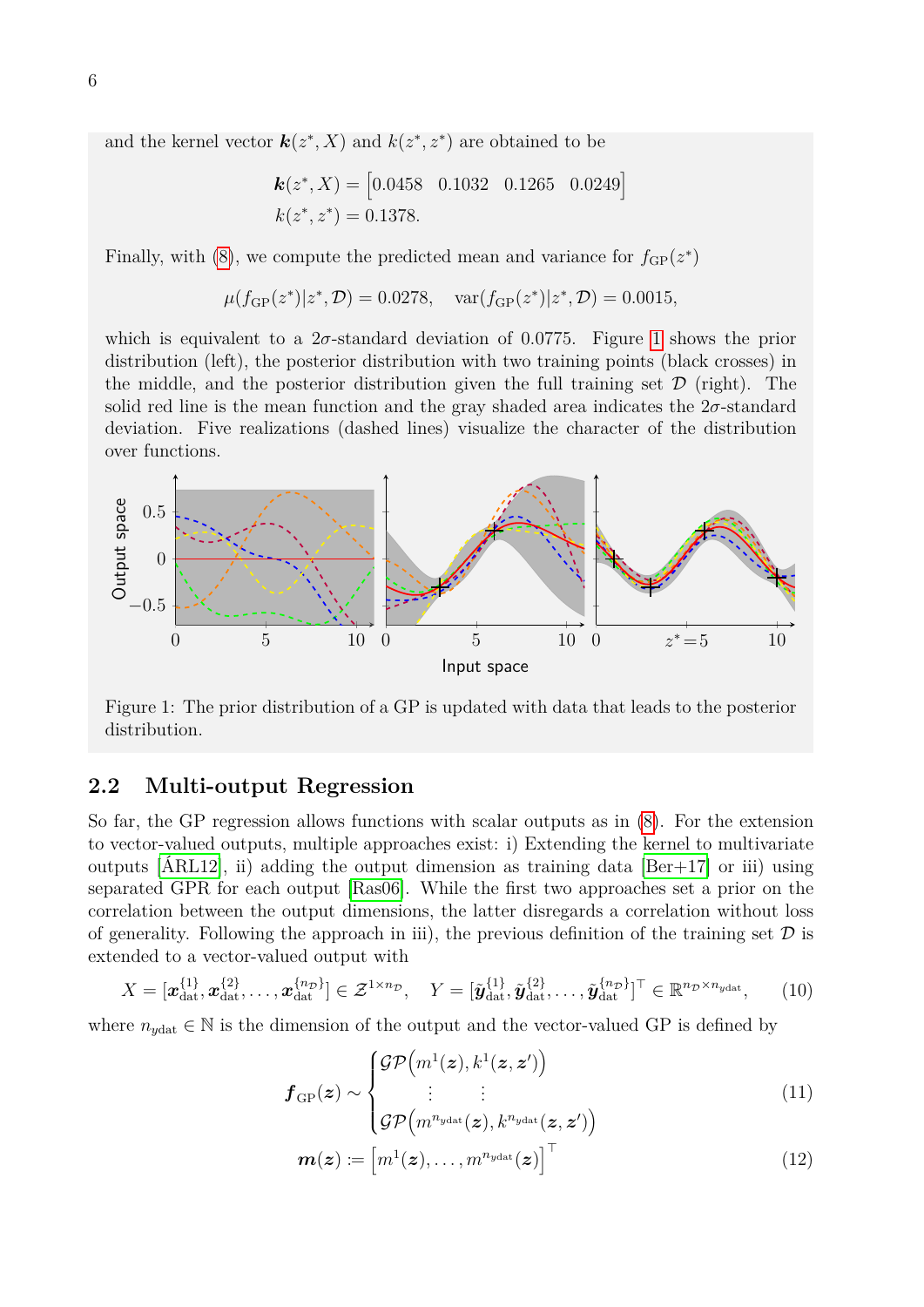Following [\(4\)](#page-3-1) to [\(8\)](#page-4-0), we obtain for the predicted mean and variance

$$
\mu(f_{\text{GP},i}(\boldsymbol{z}^*)|\boldsymbol{z}^*,\mathcal{D}) = m^i(\boldsymbol{z}^*) + \boldsymbol{k}^i(\boldsymbol{z}^*,X)^\top (K^i + \sigma_{n,i}^2 I_{n_{\mathcal{D}}})^{-1} \left(Y_{:,i} - [m^i(X_{:,1}),\ldots,m^i(X_{:,n_{\mathcal{D}}})]^\top\right)
$$
  

$$
\text{var}(f_{\text{GP},i}(\boldsymbol{z}^*)|\boldsymbol{z}^*,\mathcal{D}) = k^i(\boldsymbol{z}^*,\boldsymbol{z}^*) - \boldsymbol{k}^i(\boldsymbol{z}^*,X)^\top (K^i + \sigma_{n,i}^2 I_{n_{\mathcal{D}}})^{-1} \boldsymbol{k}^i(\boldsymbol{z}^*,X) \tag{13}
$$

for each output dimension  $i \in \{1, \ldots, n_{y \text{dat}}\}$  with respect to the kernels  $k^1, \ldots, k^{n_{y \text{dat}}}$ . The variable  $\sigma_{n,i}$  denotes the standard deviation of the Gaussian noise that corrupts the *i*-th dimension of the output measurements. The  $n_{y\text{dat}}$  components of  $f_{\text{GP}}|z^*, \mathcal{D}$  are combined into a multi-variable Gaussian distribution with

$$
\boldsymbol{\mu}(f_{\text{GP}}|\boldsymbol{z}^*,\mathcal{D}) = [\mu(f_{\text{GP},1}|\boldsymbol{z}^*,\mathcal{D}),\ldots,\mu(f_{\text{GP},n_{\text{ydat}}}|\boldsymbol{z}^*,\mathcal{D})]^\top
$$
  

$$
\Sigma(f_{\text{GP}}|\boldsymbol{z}^*,\mathcal{D}) = \text{diag}\left(\text{var}(f_{\text{GP},1}|\boldsymbol{z}^*,\mathcal{D}),\ldots,\text{var}(f_{\text{GP},n_{\text{ydat}}}|\boldsymbol{z}^*,\mathcal{D})\right),
$$
\n(14)

where  $\Sigma(\mathbf{f}_{\text{GP}}|z^*, \mathcal{D})$  denotes the posterior variance matrix. This formulation allows to use a GP prior on vector-valued functions to perform predictions for test points  $z^*$ . This approach treats each output dimension separately which is mostly sufficient and easy-to-handle. An alternative approach is to include the dimension as additional input, e.g., as in  $\text{[Ber+17]}$  $\text{[Ber+17]}$  $\text{[Ber+17]}$ . with the benefit of a single GP at the price of loss of interpretability. For highly correlated output data, a multi-output kernel might be beneficial, see [\[ÁRL12\]](#page-27-0).

**Remark 2.** *Without specific knowledge about a trend in the data, the prior mean functions m*<sup>1</sup> , *. . .* , *m<sup>n</sup>ydat are often set to zero, see [\[Ras06\]](#page-28-1). Therefore, we set the mean functions to zero for the remainder of the report if not stated otherwise.*

#### <span id="page-6-0"></span>**2.3 Kernel-based View**

In Section [2.1,](#page-3-0) we target the GPR from a Bayesian perspective. However, for some applications of GPR a different point of view is beneficial; namely from the kernel perspective. In the following, we derive GPR from linear regression that is extended with a kernel transformation. In general, the prediction of parametric models is based on a parameter vector *w* which is typically learned using a set of training data points. In contrast, non-parametric models typically maintain at least a subset of the training data points in memory in order to make predictions for new data points. Many linear models can be transformed into a dual representation where the prediction is based on a linear combination of kernel functions. The idea is to transform the data points of a model to an often high-dimensional feature space where a linear regression can be applied to predict the model output, as depicted in Fig. [2.](#page-7-1) For a nonlinear feature map  $\phi: \mathcal{Z} \to \mathcal{F}$ , where  $\mathcal{F}$  is a  $n_{\phi} \in \mathbb{N} \cup \{\infty\}$  dimensional Hilbert space, the kernel function is given by the inner product  $k(z, z') = \langle \phi(z), \phi(z') \rangle, \forall z, z' \in \mathcal{Z}$ . Thus, the kernel implicitly encodes the way the data points are transformed into a higher dimensional space. The formulation as inner product in a feature space allows to extend many standard regression methods. Also the GPR can be derived using a standard linear regression model

$$
f_{\text{lin}}(\boldsymbol{z}) = \boldsymbol{z}^{\top}\boldsymbol{w}, \quad \tilde{y}_{\text{dat}}^{\{i\}} = f_{\text{GP}}(\boldsymbol{x}_{\text{dat}}^{\{i\}}) + \nu \tag{15}
$$

where  $z \in \mathcal{Z}$  is the input vector,  $w \in \mathbb{R}^{n_z}$  the vector of weights with  $n_z = \dim(\mathcal{Z})$ and  $f_{lin}: \mathcal{Z} \to \mathbb{R}$  the unknown function. The observed value  $\tilde{y}_{dat}^{\{i\}} \in \mathbb{R}$  for the input  $\mathbf{x}_{dat}^{\{i\}} \in \mathcal{Z}$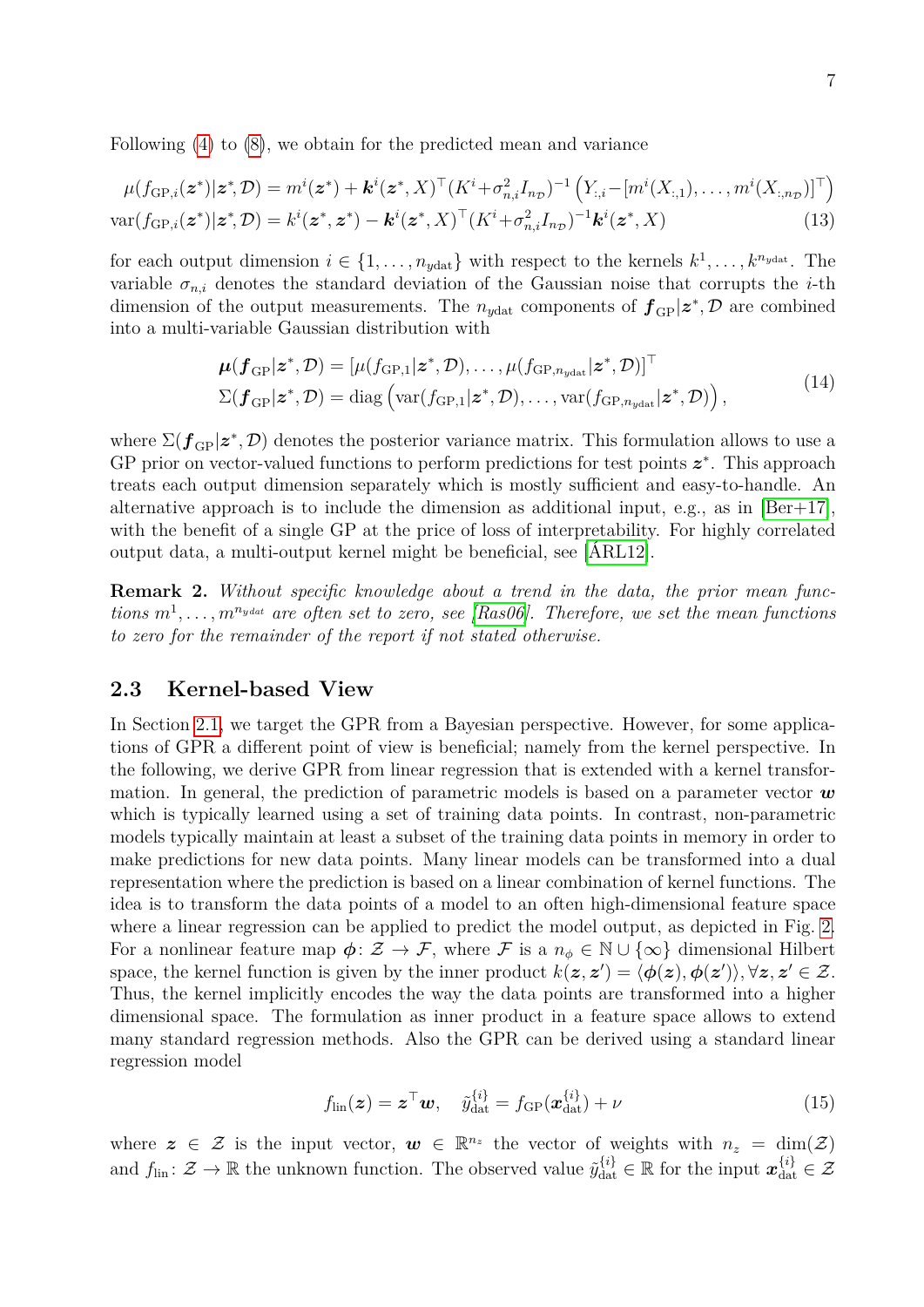

<span id="page-7-1"></span>Figure 2: The mapping  $\phi$  transforms the data points into a feature space where linear regressors can be applied to predict the output.

is corrupted by Gaussian noise  $\nu \sim \mathcal{N}(0, \sigma_n^2)$  for all  $i = 1, ..., n_{\mathcal{D}}$ . The analysis of this model is analogous to the standard linear regression, i.e., we put a prior on the weights such that  $w \sim \mathcal{N}(0, \Sigma_p)$  with  $\Sigma_p \in \mathbb{R}^{n_z \times n_z}$ . Based on  $n_D$  collected training data points as defined in Section [2.1,](#page-3-0) that leads to the well known linear Bayesian regression

<span id="page-7-2"></span>
$$
p(f_{\text{lin}}(\boldsymbol{z}^*)|\boldsymbol{z}^*,\mathcal{D})=\mathcal{N}\Big(\frac{1}{\sigma_n^2}{\boldsymbol{z}^*}^\top A_{\text{lin}}^{-1}XY,\ \boldsymbol{z}^*^\top A_{\text{lin}}^{-1}\boldsymbol{z}^*\Big) \qquad (16)
$$

$$
\frac{\sigma_n^2}{\mu(f_{\text{lin}}(\boldsymbol{z}^*)|\boldsymbol{z}^*,\mathcal{D})}\ \operatorname{var}(f_{\text{lin}}(\boldsymbol{z}^*)|\boldsymbol{z}^*,\mathcal{D})
$$

where  $A_{\text{lin}} = \sigma_n^{-2} X X^{\top} + \Sigma_p^{-1}$ . Now, using the feature map  $\phi(z)$  instead of *z* directly, leads to  $f_{GP}(z) = \phi(z)^\top \tilde{\boldsymbol{w}}$  with  $\tilde{\boldsymbol{w}} \sim \mathcal{N}(\boldsymbol{0}, \check{\Sigma}_p), \check{\Sigma}_p \in \mathbb{R}^{n_\phi \times n_\phi}$ . As long as the projections are fixed functions, i.e., independent of the parameters *w*, the model is still linear in the parameters and, thus, analytically tractable. In particular, the Bayesian regression [\(16\)](#page-7-2) with the mapping  $\phi(z)$  can be written as

$$
(f_{\mathrm{GP}}(\boldsymbol{z}^*)|\boldsymbol{z}^*,\mathcal{D}) \sim \mathcal{N}\left(\frac{1}{\sigma_n^2}\boldsymbol{\phi}(\boldsymbol{z}^*)^\top A_{\mathrm{GP}}^{-1}\left[\boldsymbol{\phi}(X_{:,1});\ldots;\boldsymbol{\phi}(X_{:,n_{\mathcal{D}}})\right]Y,\boldsymbol{\phi}(\boldsymbol{z}^*)^\top A_{\mathrm{GP}}^{-1}\boldsymbol{\phi}(\boldsymbol{z}^*)\right),\quad(17)
$$

with the matrix  $A_{\text{GP}} \in \mathbb{R}^{n_{\phi} \times n_{\phi}}$  given by

<span id="page-7-3"></span>
$$
A_{\rm GP} = \sigma_n^{-2} \left[ \boldsymbol{\phi}(X_{:,1}); \ldots; \boldsymbol{\phi}(X_{:,n_{\mathcal{D}}}) \right] \left[ \boldsymbol{\phi}(X_{:,1}); \ldots; \boldsymbol{\phi}(X_{:,n_{\mathcal{D}}}) \right]^{\top} + \check{\Sigma}_p^{-1}.
$$
 (18)

This equation can be simplified and rewritten to

$$
(f_{\mathrm{GP}}(\boldsymbol{z}^*)|\boldsymbol{z}^*,\mathcal{D}) \sim \mathcal{N}\Big(\underbrace{\boldsymbol{k}(\boldsymbol{z}^*,X)}_{\mu(f_{\mathrm{GP}}(\boldsymbol{z}^*)|\boldsymbol{z}^*,\mathcal{D})} \underbrace{k(\boldsymbol{z}^*,\boldsymbol{z}^*) - \boldsymbol{k}(\boldsymbol{z}^*,X)}_{\text{var}(f_{\mathrm{GP}}(\boldsymbol{z}^*)|\boldsymbol{z}^*,\mathcal{D})}\Big),\tag{19}
$$

with  $k(z, z') = \phi(z)^\top \check{\Sigma}_p \phi(z')$  that equals [\(8\)](#page-4-0). The fact that in [\(19\)](#page-7-3) the feature map  $\phi(z)$  is not needed is known as the *kernel trick*. This trick is also used in other kernel-based models, e.g., support vector machines (SVM), see [\[SC08\]](#page-28-2) for more details.

#### <span id="page-7-0"></span>**2.4 Reproducing Kernel Hilbert Space**

Even though a kernel neither uniquely defines the feature map nor the feature space, one can always construct a canonical feature space, namely the *reproducing kernel Hilbert space* (RKHS) given a certain kernel. After the introduction of the theory, illustrative examples for an intuitive understanding are presented. We will now formally present this construction procedure, starting with the concept of Hilbert spaces, following [\[BLG16\]](#page-27-2): A Hilbert space  $\mathcal F$ represents all possible realizations of some class of functions, for example all functions of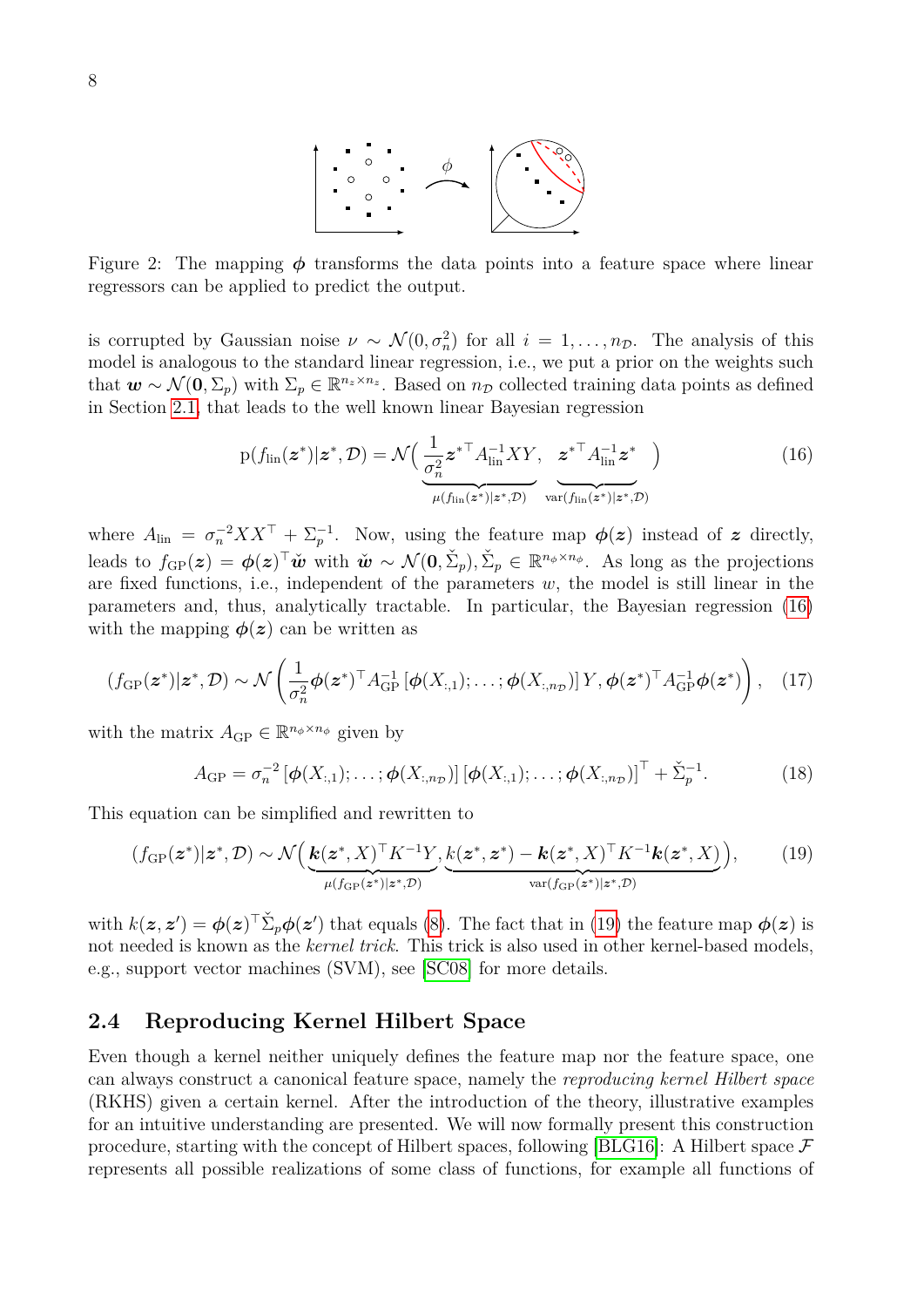continuity degree *i*, denoted by  $\mathcal{C}^i$ . Moreover, a Hilbert space is a vector space such that any function  $f_F \in \mathcal{F}$  must have a non-negative norm,  $||f_F||_F > 0$  for  $f_F \neq 0$ . All functions  $f_F$ must additionally be equipped with an inner-product in  $\mathcal{F}$ . Simply speaking, a Hilbert space is an infinite dimensional vector space, where many operations behave like in the finite case. The properties of Hilbert spaces have been explored in great detail in literature, e.g., in [\[DM+05\]](#page-27-3). An extremely useful property of Hilbert spaces is that they are equivalent to an associated kernel function [\[Aro50\]](#page-27-4). This equivalence allows to simply define a kernel, instead of fully defining the associated vector space. Formally speaking, if a Hilbert space  $\mathcal H$ is a RKHS, it will have a unique positive definite kernel  $k: \mathcal{Z} \times \mathcal{Z} \to \mathbb{R}$ , which spans the space  $\mathcal{H}$ .

**Theorem 1** (Moore-Aronszajn [\[Aro50\]](#page-27-4))**.** *Every positive definite kernel k is associated with a unique RKHS* H*.*

**Theorem 2** ([\[Aro50\]](#page-27-4)). Let F be a Hilbert space, Z a non-empty set and  $\phi: \mathcal{Z} \to \mathcal{F}$ . *Then, the inner product*  $\langle \phi(z), \phi(z') \rangle_{\mathcal{F}} := k(z, z')$  *is positive definite.* 

Importantly, any function  $f_{\mathcal{H}}$  in  $\mathcal{H}$  can be represented as a weighted linear sum of this kernel evaluated over the space  $\mathcal{H}$ , as

$$
f_{\mathcal{H}}(\cdot) = \langle f_{\mathcal{H}}(\cdot), k(x, \cdot) \rangle_{\mathcal{H}} = \sum_{i=1}^{n_{\phi}} \alpha_i k\left(\boldsymbol{x}_{\text{dat}}^{\{i\}}, \cdot\right), \tag{20}
$$

with  $\alpha_i \in \mathbb{R}$  for all  $i = \{1, \ldots, n_\phi\}$ , where  $n_\phi \in \mathbb{N} \cup \{\infty\}$  is the dimension of the feature space  $\mathcal F$ . Thus, the RKHS is equipped with the inner-product

<span id="page-8-1"></span><span id="page-8-0"></span>
$$
\langle f_{\mathcal{H}}, f'_{\mathcal{H}} \rangle_{\mathcal{H}} = \sum_{i=1}^{n_{\phi}} \sum_{j=1}^{n_{\phi}} \alpha_i \alpha'_j k(\boldsymbol{x}_{\text{dat}}^{\{i\}}, \boldsymbol{x}_{\text{dat}}^{\prime\{j\}}), \tag{21}
$$

with  $f'_{\mathcal{H}}(\cdot) = \sum_{j=1}^{n_{\phi}} \alpha'_{j} k\left(\mathbf{x}'_{\text{dat}}^{(j)}, \cdot\right) \in \mathcal{H}, \alpha'_{j} \in \mathbb{R}$ . Now, the reproducing character manifests as

 $\forall z \in \mathcal{Z}, \forall f_{\mathcal{H}} \in \mathcal{H}, \langle f_{\mathcal{H}}, k(x, \cdot) \rangle_{\mathcal{H}} = f_{\mathcal{H}}(z)$ , in particular  $k(z, z') = \langle k(\cdot, z), k(\cdot, z') \rangle_{\mathcal{H}}.$  (22)

According to [\[SHS06\]](#page-28-3), the RKHS is then defined as

$$
\mathcal{H} = \{ f_{\mathcal{H}} \colon \mathcal{Z} \to \mathbb{R} | \exists c \in \mathcal{F}, f_{\mathcal{H}}(\boldsymbol{z}) = \langle c, \phi(\boldsymbol{z}) \rangle_{\mathcal{F}}, \forall \boldsymbol{z} \in \mathcal{Z} \},\tag{23}
$$

where  $\phi(z)$  is the feature map constructing the kernel through  $k(z, z') = \langle \phi(z), \phi(z') \rangle_{\mathcal{F}}$ .

**Example 3.** We want to find the RKHS for the polynomial kernel with degree 2 that is given by

$$
k(\mathbf{z}, \mathbf{z}') = (\mathbf{z}^\top \mathbf{z}')^2 = (z_1 z_1')^2 + 2(z_1 z_1' z_2 z_2') + (z_2 z_2')^2.
$$

for any  $z, z' \in \mathbb{R}^2$ . First, we have to find a feature map  $\phi$  such that the kernel corresponds to the inner product  $k(z, y) = \langle \phi(z), \phi(y) \rangle$ . A possible candidate for the feature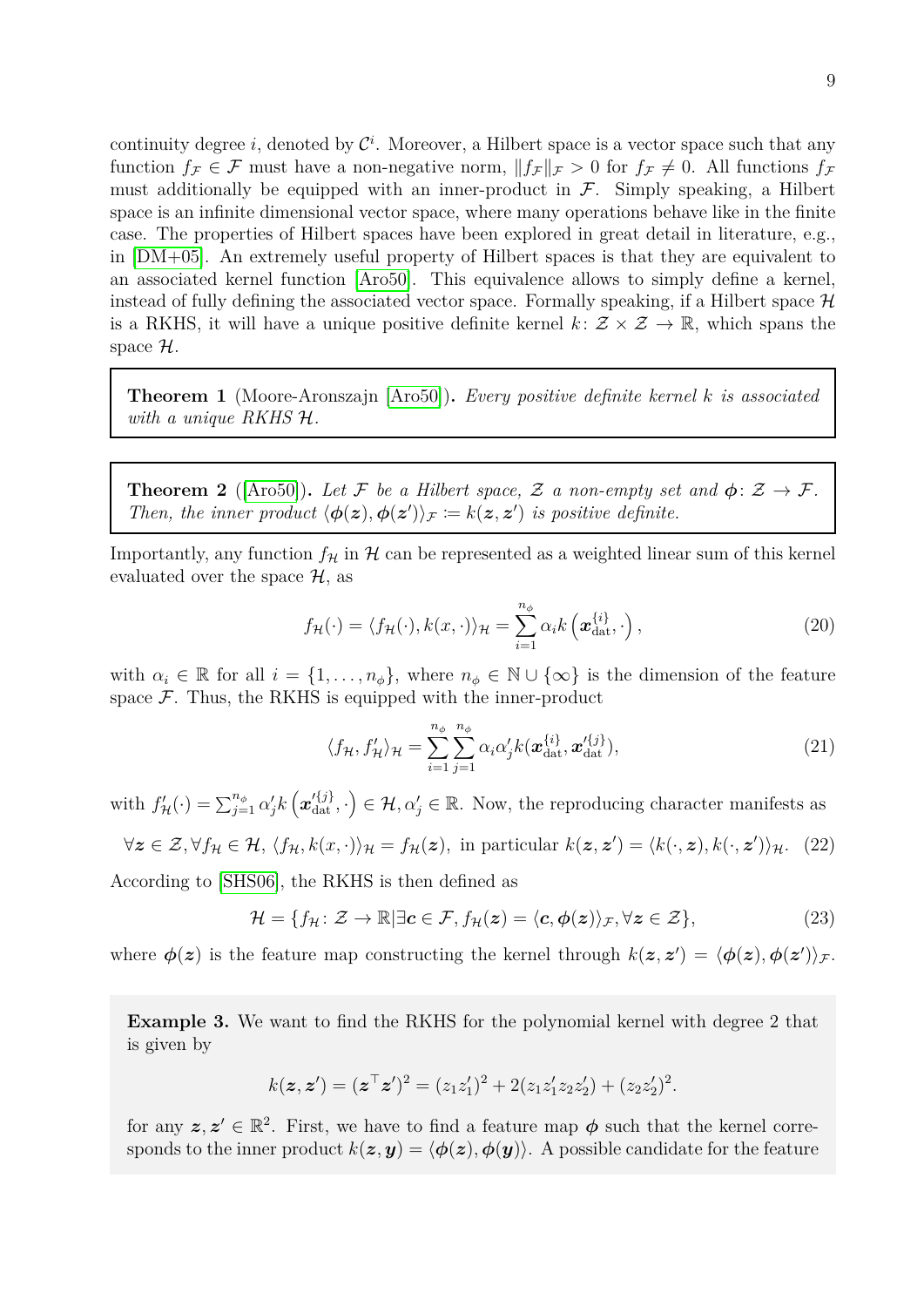map is

$$
\phi(\mathbf{z}) = \left[z_1^2, \sqrt{2}z_1z_2, z_2^2\right]^\top, \text{ because}
$$

$$
\langle \phi(\mathbf{z}), \phi(\mathbf{z}') \rangle_{\mathbb{R}^3} = \phi(\mathbf{z})^\top \phi(\mathbf{y}) = (z_1z_1')^2 + 2(z_1z_1'z_2z_2') + (z_2z_2')^2 = k(\mathbf{z}, \mathbf{z}').
$$

We know that the RKHS contains all linear combinations of the form

$$
f_{\mathcal{H}}(\boldsymbol{z}) = \sum_{i=1}^{3} \alpha_{i} k\left(\boldsymbol{x}_{\text{dat}}^{\{i\}}, \boldsymbol{z}\right) = \sum_{i=1}^{3} \alpha_{i} \langle \boldsymbol{\phi}(\boldsymbol{z}'), \boldsymbol{\phi}(\boldsymbol{z}) \rangle_{\mathbb{R}^{3}} = \sum_{i=1}^{3} \langle \boldsymbol{c}, \boldsymbol{\phi}(\boldsymbol{z}) \rangle_{\mathbb{R}^{3}}
$$

$$
= c_{1} z_{1}^{2} + c_{2} \sqrt{2} z_{1} z_{2} + c_{3} z_{2}^{2},
$$

with  $\alpha$ ,  $c$ ,  $x_{\text{dat}}^{\{i\}} \in \mathbb{R}^3$ . Therefore, a possible candidate for the RKHS  $\mathcal{H}$  is given by

<span id="page-9-2"></span>
$$
\mathcal{H} = \left\{ f_{\mathcal{H}} \colon \mathbb{R}^2 \to \mathbb{R} \middle| f_{\mathcal{H}}(\boldsymbol{z}) = c_1 z_1^2 + c_2 \sqrt{2} z_1 z_2 + c_3 z_2^2, \boldsymbol{c} \in \mathbb{R}^3 \right\}
$$
(24)

Next, it must be checked if the proposed Hilbert space is the related RKHS to the polynomial kernel with degree 2. This is achieved in two steps: i) Checking if the space is a Hilbert space and ii) confirming the reproducing property. First, we can easily proof that this is a Hilbert space rewriting  $f_{\mathcal{H}}(z) = z^{\top} S z$  with symmetric matrix  $S \in \mathbb{R}^{2 \times 2}$ and using the fact that  $H$  is euclidean and isomorphic to  $S$ . Second, the condition for an RKHS must be fulfilled, i.e., the reproducing property  $f_{\mathcal{H}}(\mathbf{z}) = \langle f_{\mathcal{H}}(\cdot), k(\cdot, \mathbf{z}) \rangle_{\mathcal{H}}$ . Since we can write

$$
\langle f_{\mathcal{H}}(\cdot), k(\cdot, z) \rangle_{\mathcal{H}} = \langle c^{\top} \boldsymbol{\phi}(\cdot), k(\cdot, z) \rangle_{\mathcal{H}} = \sum_{i=1}^{3} c_{i} k(\cdot, z) = c^{\top} \boldsymbol{\phi}(z) = f_{\mathcal{H}}(z),
$$

property [\(22\)](#page-8-0) is fulfilled and, thus,  $\mathcal{H}$  is the RKHS for the polynomial kernel with degree 2. Note that, even though the mapping  $\phi$  is not unique for the kernel k, the relation of  $k$  and the RKHS  $H$  is unique.

Given a function  $f_{\mathcal{H}} \in \mathcal{H}$  defined by  $n_{\mathcal{D}}$  observations, its RKHS norm is defined as

$$
||f_{\mathcal{H}}||_{\mathcal{H}}^2 = \langle f_{\mathcal{H}}, f_{\mathcal{H}} \rangle_{\mathcal{H}} = \sum_{i=1}^{n_{\mathcal{D}}} \sum_{j=1}^{n_{\mathcal{D}}} \alpha_i \alpha_j k(\boldsymbol{x}_{\text{dat}}^{\{i\}}, \boldsymbol{x}_{\text{dat}}^{\{j\}}) = \boldsymbol{\alpha}^\top K(X, X) \boldsymbol{\alpha},\tag{25}
$$

with  $\boldsymbol{\alpha} \in \mathbb{R}^{n_{\mathcal{D}}}$  and  $K(X, X)$  given by [\(5\)](#page-3-2). We can also use the feature map such that

$$
||f_{\mathcal{H}}||_{\mathcal{H}} = \inf \{ ||c||_{\mathcal{F}} : c \in \mathcal{F}, f_{\mathcal{H}}(z) = \langle c, \phi(z) \rangle_{\mathcal{F}}, \forall z \in \mathcal{Z} \}.
$$
 (26)

As there is a unique relation between the RKHS  $\mathcal{H}$  and the kernel k, the norm  $||f_{\mathcal{H}}||_{\mathcal{H}}$  can equivalently be written as  $||f_{\mathcal{H}}||_k$ . The norm of a function in the RKHS indicates how fast the function varies over  $\mathcal Z$  with respect to the geometry defined by the kernel. Formally, it can be written as

<span id="page-9-3"></span><span id="page-9-1"></span><span id="page-9-0"></span>
$$
\frac{|f_{\mathcal{H}}(z) - f_{\mathcal{H}}(z')|}{d(z, z')} \le ||f_{\mathcal{H}}||_{\mathcal{H}},\tag{27}
$$

with the distance  $d(z, z')^2 = k(z, z) - 2k(z, z') + k(z', z')$ . A function with finite RKHS norm is also element of the RKHS. A more detailed discussion about RKHS and norms is given in [\[Wah90\]](#page-29-1).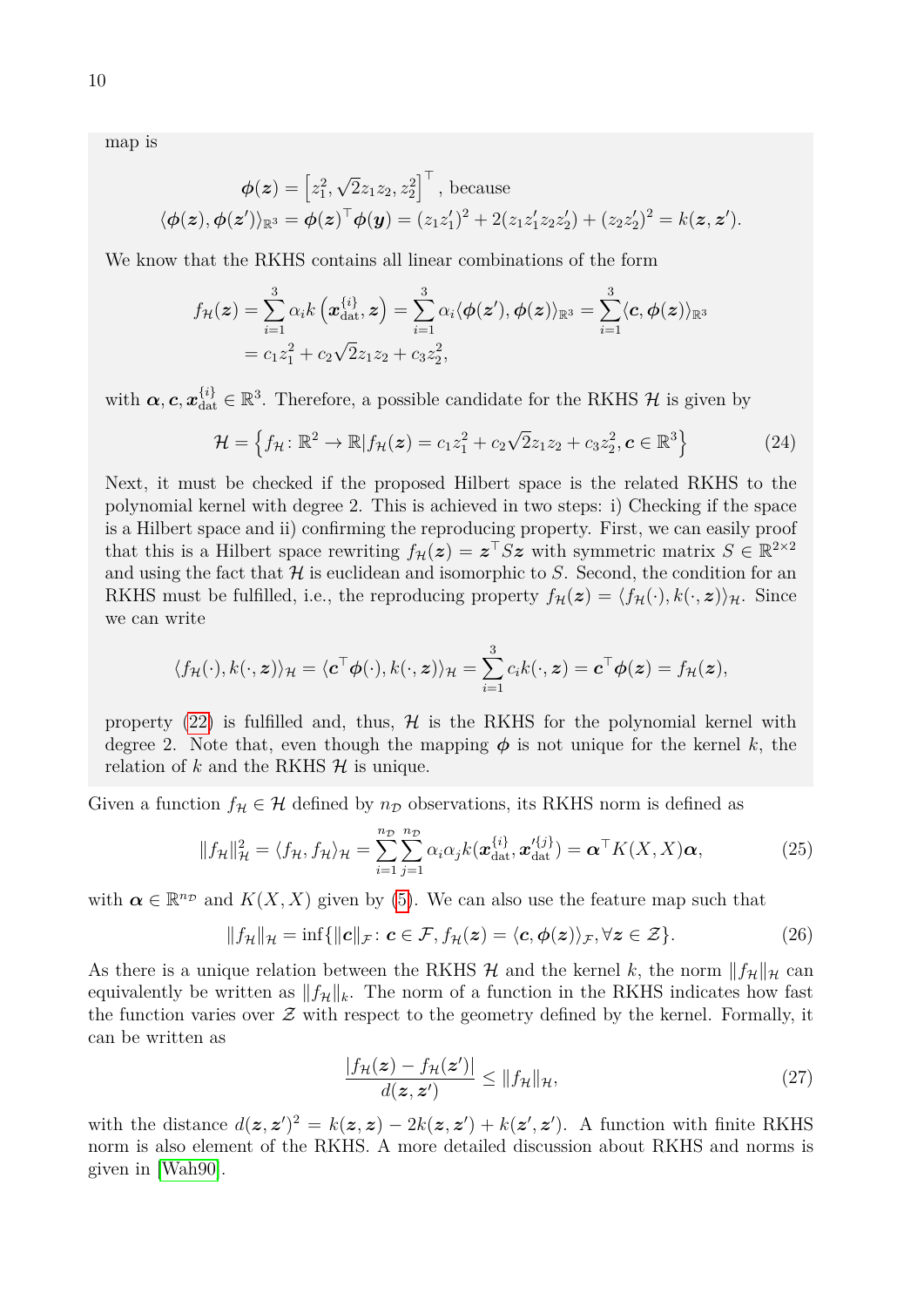**Example 4.** We want to find the RKHS norm of a function  $f<sub>H</sub>$  that is an element of the RKHS of the polynomial kernel with degree 2 that is given by

$$
k(\mathbf{z}, \mathbf{z}') = (\mathbf{z}^\top \mathbf{z}')^2 = (z_1 z_1')^2 + 2(z_1 z_1' z_2 z_2') + (z_2 z_2')^2.
$$

Let the function be

$$
f_{\mathcal{H}}(\boldsymbol{z}) = \sum_{i=1}^{3} \alpha_i k\left(\boldsymbol{x}_{\text{dat}}^{\{i\}}, \boldsymbol{z}\right), \text{ with } (28)
$$

$$
\alpha_1 = 1, \ \alpha_2 = -2, \ \alpha_3 = 3 \tag{29}
$$

$$
\boldsymbol{x}_{\text{dat}}^{\{1\}} = [1, 1]^{\top}, \, \boldsymbol{x}_{\text{dat}}^{\{2\}} = [1, 2]^{\top}, \, \boldsymbol{x}_{\text{dat}}^{\{3\}} = [2, 1]^{\top}.
$$
 (30)

Hence, function [\(28\)](#page-10-0) with [\(29\)](#page-10-1) and [\(30\)](#page-10-2) corresponds to

<span id="page-10-2"></span><span id="page-10-1"></span><span id="page-10-0"></span>
$$
f_{\mathcal{H}}(\boldsymbol{z}) = 11z_1^2 + 6z_1z_2 - 4z_2^2.
$$

Now, we have two possibilities how to calculate the RKHS norm. First, the RKHS-norm of  $f_{\mathcal{H}}$  is calculated using [\(25\)](#page-9-0) by

$$
||f_{\mathcal{H}}||_{\mathcal{H}}^{2} = \boldsymbol{\alpha}^{\top} K(X, X) \boldsymbol{\alpha} = \begin{bmatrix} 1 & -2 & 3 \end{bmatrix} \begin{bmatrix} 4 & 9 & 9 \\ 9 & 25 & 16 \\ 9 & 16 & 25 \end{bmatrix} \begin{bmatrix} 1 \\ -2 \\ 3 \end{bmatrix} = 155
$$

with  $X = [\mathbf{x}_{\text{dat}}^{\{1\}}, \mathbf{x}_{\text{dat}}^{\{2\}}, \mathbf{x}_{\text{dat}}^{\{3\}}]$ . Alternatively, we can use [\(26\)](#page-9-1) that results in  $||f_{\mathcal{H}}||_{\mathcal{H}} = ||\mathbf{c}||$ , where  $c$  is defined by  $(24)$ . Thus, the norm is computed as

$$
f_{\mathcal{H}}(\boldsymbol{z}) = 11z_1^2 + 6z_1z_2 - 4z_2^2 \Rightarrow c_1 = 11, c_2 = \frac{6}{\sqrt{2}}, c_3 = -4 \Rightarrow ||f_{\mathcal{H}}||_{\mathcal{H}}^2 = 155.
$$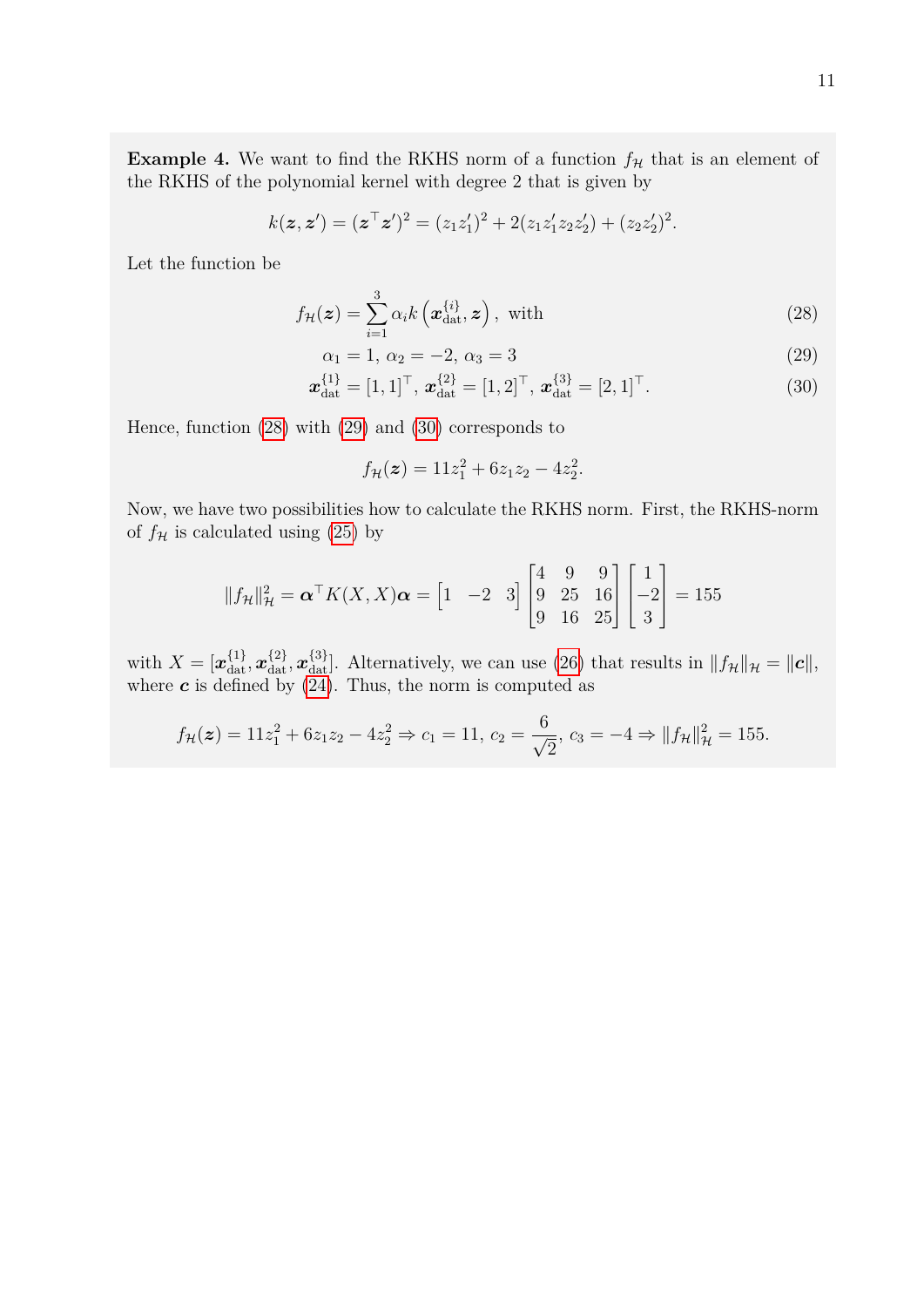**Example 5.** In this example, we visualize the meaning of the RKHS norm. Figure [3](#page-11-1) shows different quadratic functions with the same RKHS norm (top left and top right), a smaller RKHS norm (bottom left) and a larger RKHS norm (bottom right). An identical norm indicates a similar variation of the functions, whereas a higher norm leads to a more varying function.

<span id="page-11-1"></span>

Figure 3: Functions with different RKHS-norms:  $||f_1||^2_{\mathcal{H}} = ||f_2||^2_{\mathcal{H}} = 4||f_3||^2_{\mathcal{H}} = \frac{1}{2}$  $\frac{1}{2}||f_4||^2_{\mathcal{H}}.$ 

In summary, we investigate the unique relation between the kernel and its RKHS. The reproducing property allows us to write the inner-product as a tractable function which implicitly defines a higher (or even infinite) feature dimensional space. The RKHS-norm of a function is a Lipschitz-like indicator based on the metric defined by the kernel. This view of the RKHS is related to the kernel trick in machine learning. In the next section, the RKHS-norm is exploited to determine the error between the prediction of GPR and the actual data-generating function.

### <span id="page-11-0"></span>**2.5 Model Error**

One of the most interesting properties of GPR is the uncertainty description encoded in the predicted variance. This uncertainty is beneficial to quantify the error between the actual underlying data generating process and the GPR. In this section, we assume that there is an unknown function  $f_{uk}$ :  $\mathbb{R}^{n_z} \to \mathbb{R}$  that generates the training data. In detail, the data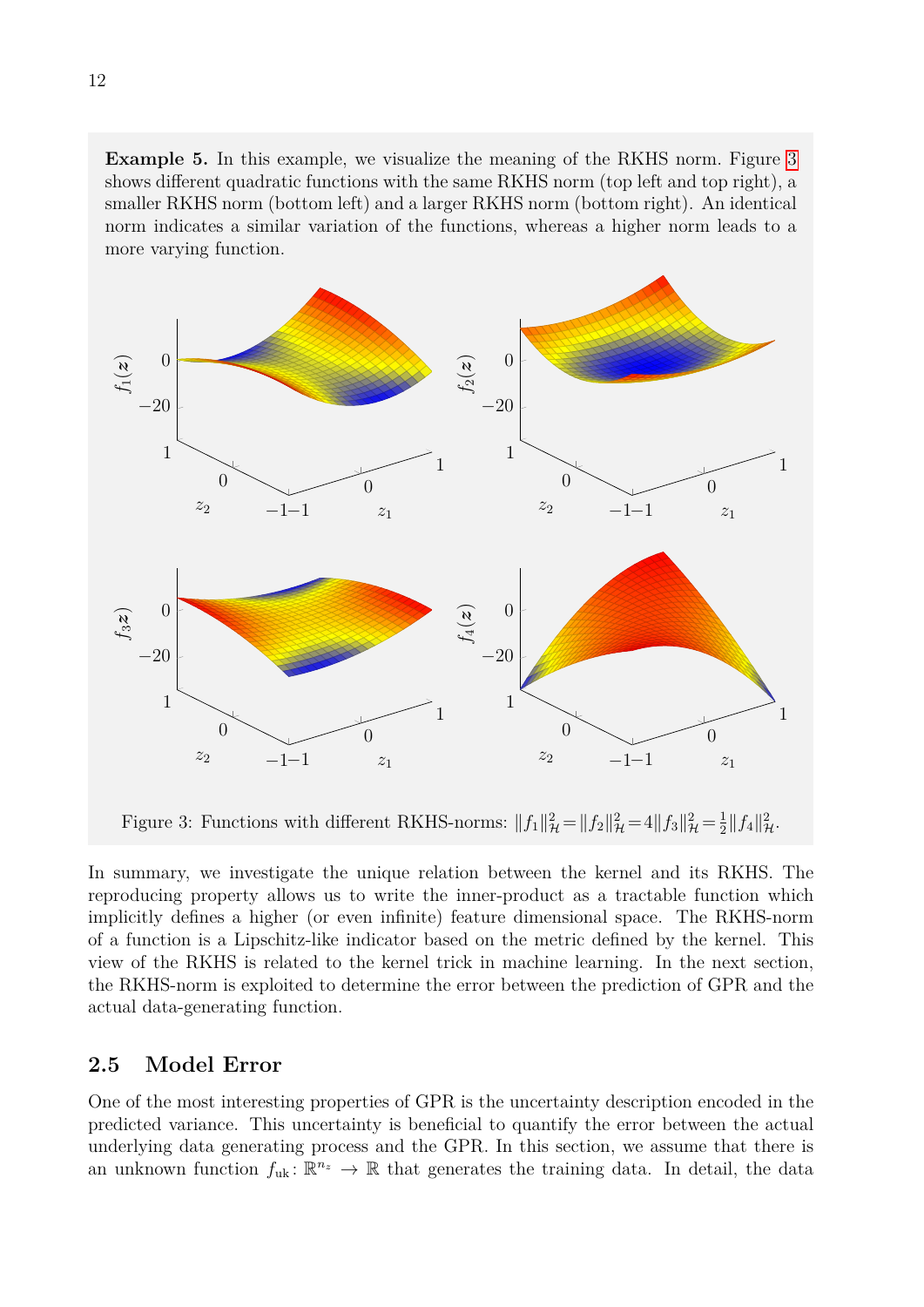set  $\mathcal{D} = \{X, Y\}$  consists of

<span id="page-12-2"></span>
$$
X = [\boldsymbol{x}_{\text{dat}}^{\{1\}}, \boldsymbol{x}_{\text{dat}}^{\{2\}}, \dots, \boldsymbol{x}_{\text{dat}}^{\{n_{\mathcal{D}}\}}] \in \mathbb{R}^{n_z \times n_{\mathcal{D}}}
$$
  

$$
Y = [\tilde{y}_{\text{dat}}^{\{1\}}, \tilde{y}_{\text{dat}}^{\{2\}}, \dots, \tilde{y}_{\text{dat}}^{\{n_{\mathcal{D}}\}}]^{\top} \in \mathbb{R}^{n_{\mathcal{D}}},
$$
\n(31)

where the data is generated by

$$
\tilde{y}_{\text{dat}}^{\{i\}} = f_{\text{uk}}(\boldsymbol{x}_{\text{dat}}^{\{i\}}) + \nu, \ \nu \sim \mathcal{N}(0, \sigma_n^2)
$$
\n(32)

for all  $i = \{1, \ldots, n_{\mathcal{D}}\}$ . Without any assumptions on  $f_{uk}$  it is obviously not possible to quantify the model error. Loosely speaking, the prior distribution of the GPR with kernel *k* must be suitable to learn the unknown function. More technically, *f*uk must be an element of the RKHS spanned by the kernel as described in [\(23\)](#page-8-1). This leads to the following assumption.

<span id="page-12-3"></span>**Assumption 1.** *The function*  $f_{uk}$  *has a finite RKHS norm with respect to the kernel*  $k$ *, i.e.,*  $||f_{uk}||_{\mathcal{H}} < \infty$ *, where*  $\mathcal{H}$  *is the RKHS spanned by k.* 

This sounds paradoxical as  $f_{\text{uk}}$  is assumed to be unknown. However, there exist kernels that can approximate any continuous function arbitrarily exact. Thus, for any continuous function, an arbitrarily close function is element of the RKHS of an universal kernel. For more details, we refer to Section [2.4.](#page-7-0) More infomation about the model error of misspecified Gaussian Process model can be found in [\[BUH18\]](#page-27-5)

We classify the error quantification in three different approaches: i) the robust approach, ii) the scenario approach, and iii) the information-theoretical approach. The different techniques are presented in the following and visualized in Fig. [4.](#page-14-2) For the remainder of this section, we assume that a GPR is trained with the data set [\(31\)](#page-12-2) and Assumption [1](#page-12-3) holds.

#### <span id="page-12-0"></span>**2.5.1 Robust approach**

The robust approach exploits the fact that the prediction of the GPR is Gaussian distributed. Thus, for any  $z^* \in \mathbb{R}^{n_z}$ , the model error is bounded by

$$
|f_{\text{uk}}(\boldsymbol{z}^*) - \mu(f_{\text{GP}}|\boldsymbol{z}^*, \mathcal{D})| \le c \operatorname{var}(f_{\text{GP}}|\boldsymbol{z}^*, \mathcal{D})
$$
\n(33)

with high probability where  $c \in \mathbb{R}_{>0}$  adjusts the probability. However, for multiple test points  $z_1^*, z_2^*, \ldots \in \mathbb{R}^{n_z}$ , this approach neglects any correlation between  $f_{GP}(z_1^*), f_{GP}(z_2^*), \ldots$ Figure [4](#page-14-2) shows how for a given  $z_1^*$  and  $z_2^*$ , the variance is exploited as upper bound. Thus, any prediction is handled independently, which leads to a very conservative bound, see [\[UBH18\]](#page-29-2).

#### <span id="page-12-1"></span>**2.5.2 Scenario approach**

Instead of using the mean and the variance as in the robust approach, the scenario approach deals with the samples of the GPR directly. In contrast to the other methods, there is no direct model error quantification but rather a sample based quantification. The idea is to draw a large number  $n_{\text{seen}} \in \mathbb{N}$  of sample functions  $f_{\text{GP}}^1, f_{\text{GP}}^2, \ldots, f_{\text{GP}}^{n_{\text{seen}}}$  over  $n_s \in \mathbb{N}$  sampling points. The sampling is performed by drawing multiple instances from  $f_{GP}$  given by the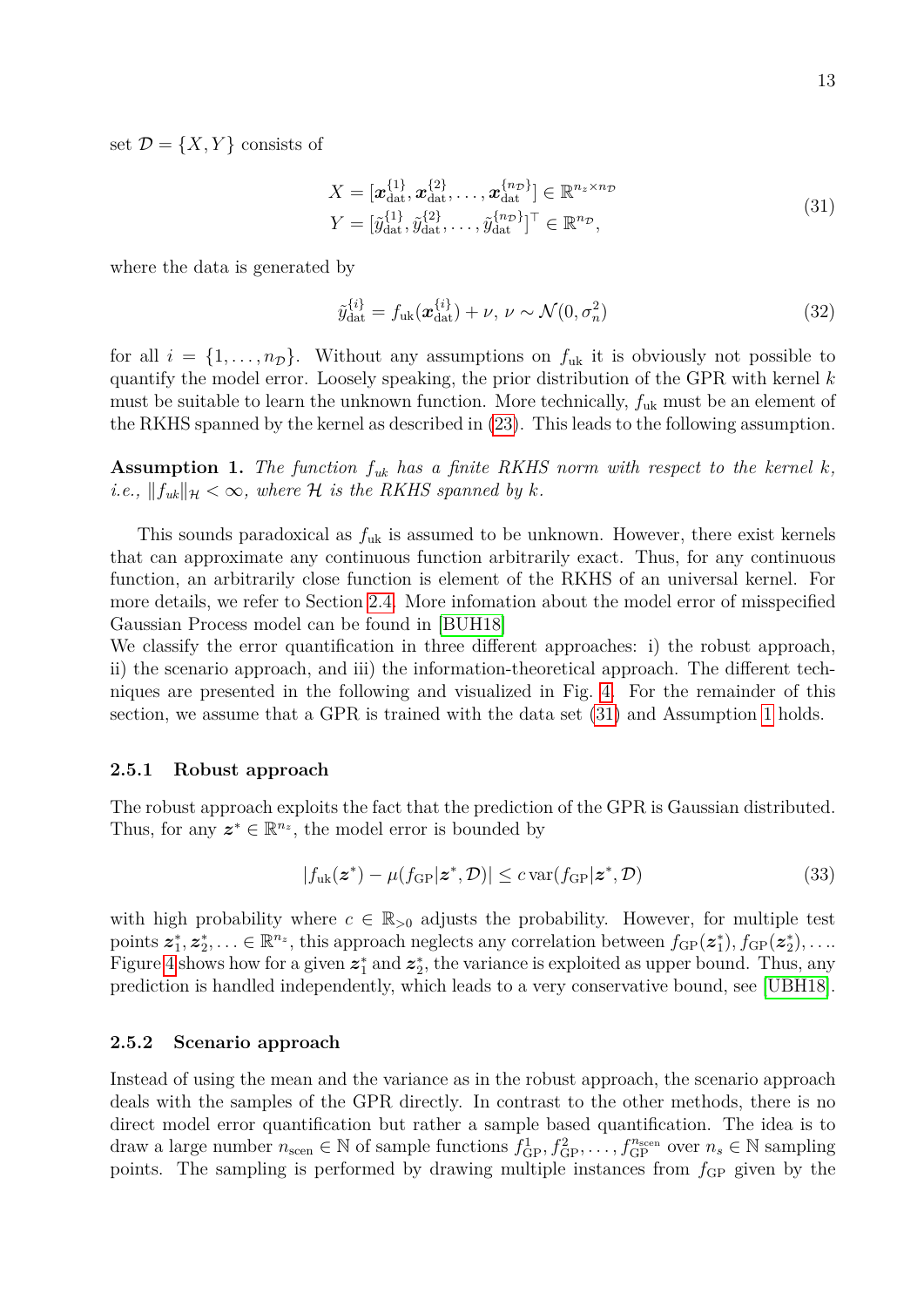multivariate Gaussian distribution

$$
\begin{bmatrix}\nY \\
f_{\text{GP}}(z_1^*) \\
\vdots \\
f_{\text{GP}}(z_{n_s}^*)\n\end{bmatrix}\n\sim \mathcal{N}\n\begin{bmatrix}\nm(x_{\text{dat}}^{\{1\}}) \\
\vdots \\
m(x_{\text{dat}}^{\{n_D\}}) \\
m(z_1^*) \\
\vdots \\
m(z_{n_s}^*)\n\end{bmatrix},\n\begin{bmatrix}\nK(X,X) + \sigma_n^2 I_{n_D} & K(X^*, X) \\
K(X^*, X)^\top & K(X^*, X^*) \\
K(X^*, X)^\top & K(X^*, X^*)\n\end{bmatrix},
$$
\n(34)

where  $X^* = [\mathbf{z}_1^*, \cdots, \mathbf{z}_{n_s}^*]$  contains the sampling points. Each sample can then be used in the application instead of the unknown function. For a large number of samples it is assumed that the unknown function is close to one of these samples. However, the crux of this approach is to determine, for a given model error  $c \in \mathbb{R}_{>0}$ , the required number of samples  $n_{\text{seen}}$  and probability  $\delta_{\text{seen}} > 0$  such that

$$
P\left(|f_{uk}(\boldsymbol{z}^*) - f_{GP}^i(\boldsymbol{z}^*)| \le c, i \in \{1, ..., n_{\text{seen}}\}\right) \ge \delta_{\text{seen}}
$$
\n(35)

for all *z* <sup>∗</sup> ∈ *Z*. In Fig. [4,](#page-14-2) five different samples of a GP model are drawn as example.

#### <span id="page-13-0"></span>**2.5.3 Information-theoretical approach**

Alternatively, the work in [\[Sri+12\]](#page-29-3) derives an upper bound for samples of the GPR on a compact set with a specific probability. In contrast to the robust approach, the correlation between the function values are considered. We restate here the theorem of [\[Sri+12\]](#page-29-3).

<span id="page-13-1"></span>**Theorem 3** ([Sri+12]). Given Assumption 1, the model error 
$$
\Delta \in \mathbb{R}
$$
  

$$
\Delta = |\mu(f_{GP}|\mathbf{z}, \mathcal{D}) - f_{uk}(\mathbf{z})|
$$
(36)

*is bounded for all*  $\boldsymbol{z}$  *on a compact set*  $\Omega \subset \mathbb{R}^{n_z}$  *with a probability of at least*  $\delta \in (0,1)$  *by* 

$$
P\left\{\forall z \in \Omega, \Delta \leq |\beta \sum_{\alpha}^{\frac{1}{2}} (f_{GP}|z, \mathcal{D})| \right\} \geq \delta,
$$
\n(37)

*where*  $\beta \in \mathbb{R}$  *is defined as* 

$$
\beta = \sqrt{2||f_{uk}||_k^2 + 300\gamma_{max}\ln^3\left(\frac{n_D + 1}{1 - \delta}\right)}.
$$
\n(38)

*The variable*  $\gamma_{max} \in \mathbb{R}$  *is the maximum of the information gain* 

$$
\gamma_{max} = \max_{\substack{x_{dat}^{\{1\}},...,x_{dat}^{\{n_{\mathcal{D}}+1}\}\in\Omega}} \frac{1}{2}\log|I_{n_{\mathcal{D}}+1} + \sigma_n^{-2}K(\boldsymbol{z},\boldsymbol{z}')| \tag{39}
$$

with Gram matrix 
$$
K(z, z')
$$
 and the input elements  $z, z' \in \{x_{dat}^{\{1\}}, \ldots, x_{dat}^{\{n_D+1\}}\}$ .

To compute this bound, the RKHS norm of *f*uk must be known. That is in application usually not the case. However, often the norm can be upper bounded and thus, the bound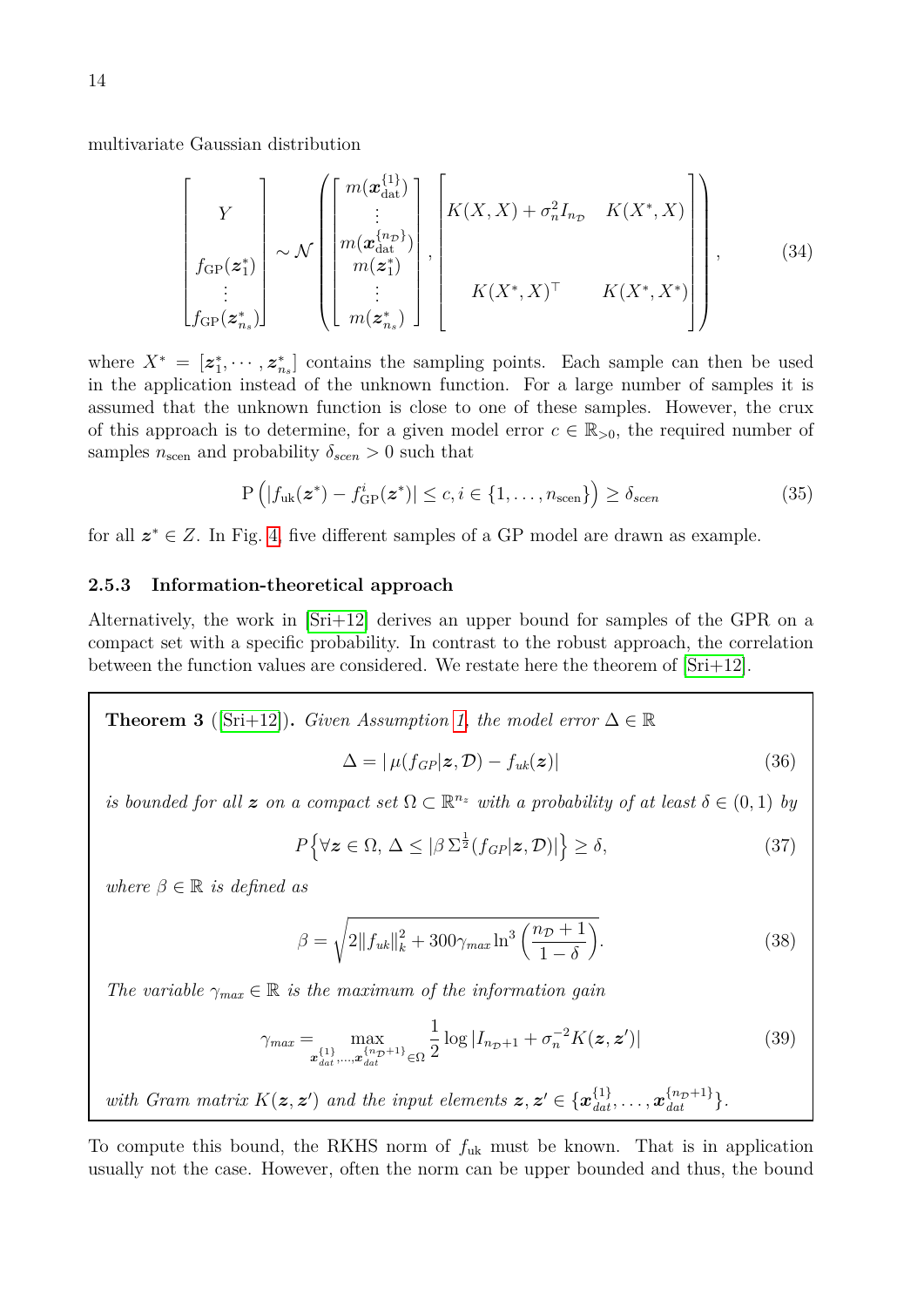<span id="page-14-2"></span>

Figure 4: Different approaches to quantify the model error: Robust approach (left), scenario approach (middle), information-theoretical approach (right).

in Theorem [3](#page-13-1) can be upper bounded. For this purpose, the relation of the RKHS norm to the Lipschitz constant given by [\(27\)](#page-9-3) is beneficial as the Lipschitz constant is more likely to be known. In general, the computation of the information gain is a non-convex optimization problem. However, the information capacity  $\gamma_{\text{max}}$  has a sub-linear dependency on the number of training points for many commonly used kernel functions [\[Sri+12\]](#page-29-3). Therefore, even though  $\beta$  is increasing with the number of training data, it is possible to learn the true function  $f_{\rm uk}$  arbitrarily exactly [\[Ber+16\]](#page-27-6). In contrast to the other approaches, Theorem [3](#page-13-1) allows to bound the error for any test point in a compact set. In [\[BKH19\]](#page-27-7), we exploit this approach in GP model based control tasks. The right illustration of Fig. [4](#page-14-2) visualizes the information-theoretical bound.

## <span id="page-14-0"></span>**3 Model Selection**

Equation [\(8\)](#page-4-0) clearly shows the immense impact of the kernel on the posterior mean and variance. However, this is not surprising as the kernel is an essential part of the prior model. For practical applications that leads to the question how to choose the kernel. Additionally, most kernels depend on a set of hyperparameters that must be defined. Thus in order to turn GPR into a powerful practical tool it is essential to develop methods that address the model selection problem. We see the model selection as the determination of the kernel and its hyperparameters. We only focus on kernels that are defined on  $\mathcal{Z} \subseteq \mathbb{R}^{n_z}$ . In the next two subsections, we present different kernels and explain the role of the hyperparameters and their selection, mainly based on [\[Ras06\]](#page-28-1).

**Remark 3.** *The selection of the kernel functions seems to be similar to the model selection for parametric models. However, there are two major differences: i) the selection is fully covered by the Bayesian methodology and ii) many kernels allow to model a wide range of different functions whereas parametric models a typically limited to very specific types of functions.*

## <span id="page-14-1"></span>**3.1 Kernel Functions**

The value of the kernel function  $k(z, z')$  is an indicator of the interaction of two states  $(z, z')$ . Thus, an essential part of GPR is the selection of the kernel function and the estimation of its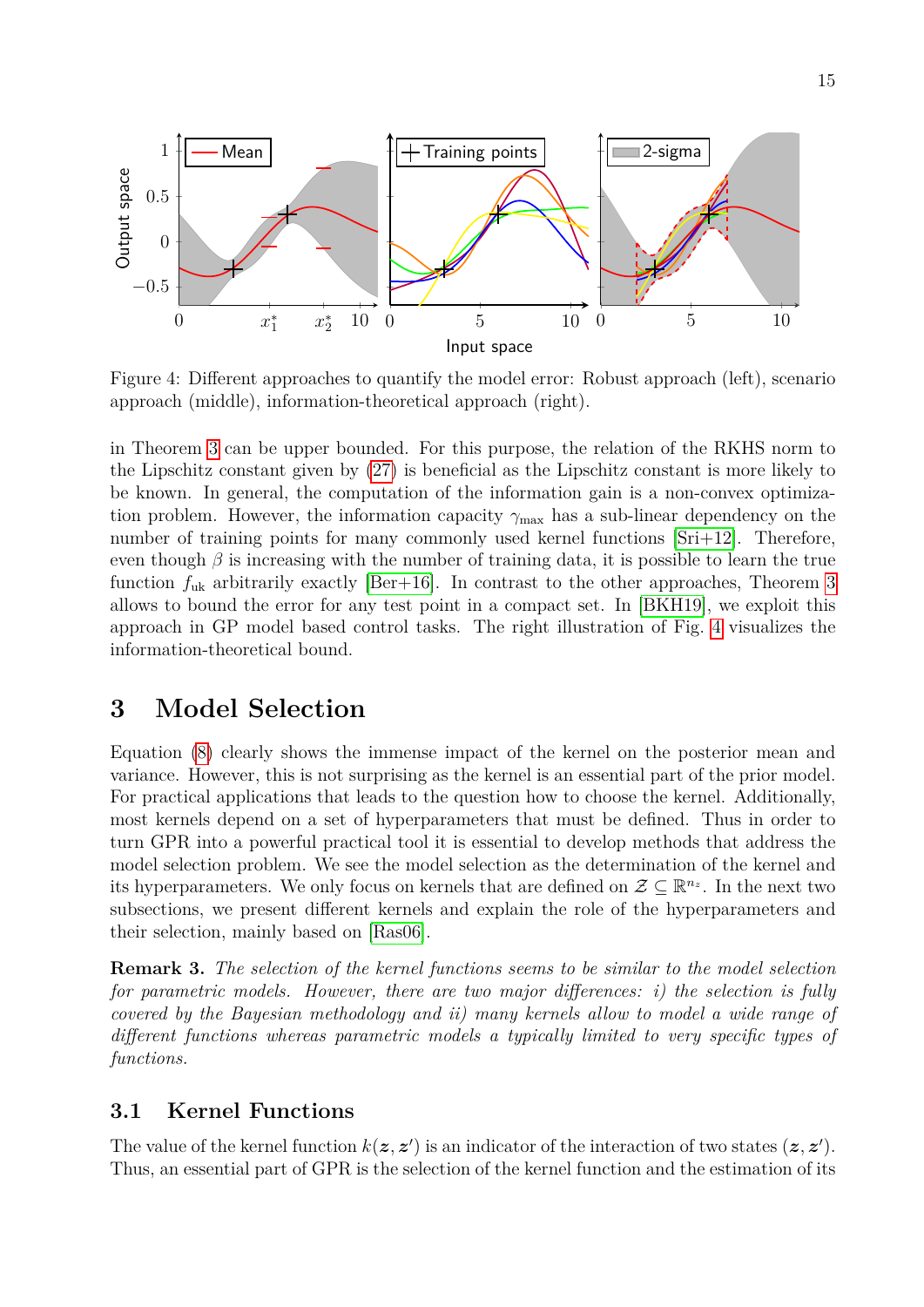free parameters  $\varphi_1, \varphi_2, \ldots, \varphi_{n_\varphi}$ , called hyperparameters. The number  $n_\varphi$  of hyperparameters depends on the kernel function. The choice of the kernel function and the determination of the corresponding hyperparameters can be seen as degrees of freedom of the regression. First of all, we start with the general properties of a function to be qualified as a kernel for GPR. A necessary and sufficient condition for the function  $k: \mathcal{Z} \times \mathcal{Z} \to \mathbb{R}$  to be a valid kernel is that the Gram matrix, see [\(5\)](#page-3-2), is positive semidefinite for all possible input values [\[SC04\]](#page-28-4).

**Remark 4.** *As shown in Section [2.4,](#page-7-0) the kernel function must be* positive definite *to span an unique RKHS. That seems to be contradictory to the required* positive semi-definiteness *of the Gram matrix. The solution is the definition of positive definite kernels as it is equivalent to a positive semi-definite Gram matrix. In detail, a symmetric function*  $k: \mathcal{Z} \times \mathcal{Z} \to \mathbb{R}$  *is a* positive definite *kernel on* Z *if*

$$
\sum_{j=1}^{n_{\mathcal{D}}} \sum_{i=1}^{n_{\mathcal{D}}} k(\boldsymbol{x}_{dat}^{\{i\}} , \boldsymbol{x}_{dat}^{\{j\}}) c_i c_j \ge 0
$$
\n(40)

*holds for any*  $n_{\mathcal{D}} \in \mathbb{N}$ ,  $x_{dat}^{\{1\}}$ ,  $\ldots$ ,  $x_{dat}^{\{n_{\mathcal{D}}\}} \in \mathcal{Z}$  *and*  $c_1, \ldots, c_n \in \mathbb{R}$ *. Thus, there exists a* positive semi-definite *matrix*  $A_G \in \mathbb{R}^{n_D \times n_D}$  *such that* 

$$
\boldsymbol{x}_{dat}^{\top} A_G \boldsymbol{x}_{dat} = \sum_{j=1}^{n_D} \sum_{i=1}^{n_D} k(\boldsymbol{x}_{dat}^{\{i\}}, \boldsymbol{x}_{dat}^{\{j\}}) c_i c_j \tag{41}
$$

*holds for any*  $n_{\mathcal{D}} \in \mathbb{N}$  *and*  $z \in \mathcal{Z}$ *.* 

The set of functions  $k$  which fulfill this condition is denoted with  $K$ . Kernel functions can be separated into two classes, the *stationary* and *non-stationary* kernels. A stationary kernel is a function of the distance  $z - z'$ . Thus, it is invariant to translations in the input space. In contrast, non-stationary kernels depend directly on  $z, z'$  and are often functions of a dot product  $z^{\top}z$ . In the following, we list some common kernel functions with their basic properties. Even though the number of presented kernels is limited, new kernels can be constructed easily as  $K$  is closed under specific operations such as addition and scalar multiplication. At the end, we summarize the equation of each kernel in Table [1](#page-18-0) and provide a comparative example.

#### <span id="page-15-0"></span>**3.1.1 Constant Kernel**

The equation for the constant kernel is given by

$$
k(\boldsymbol{z}, \boldsymbol{z}') = \varphi_1^2. \tag{42}
$$

This kernel is mostly used in addition to other kernel functions. It depends one a single hyperparameter  $\varphi_1 \in \mathbb{R}_{\geq 0}$ .

#### <span id="page-15-1"></span>**3.1.2 Linear Kernel**

The equation for the linear kernel is given by

<span id="page-15-2"></span>
$$
k(\mathbf{z}, \mathbf{z}') = \mathbf{z}^\top \mathbf{z}'.\tag{43}
$$

The linear kernel is a dot-product kernel and thus, non-stationary. The kernel can be obtained from Bayesian linear regression as shown in Section [2.3.](#page-6-0) The linear kernel is often used in combination with the constant kernel to include a bias.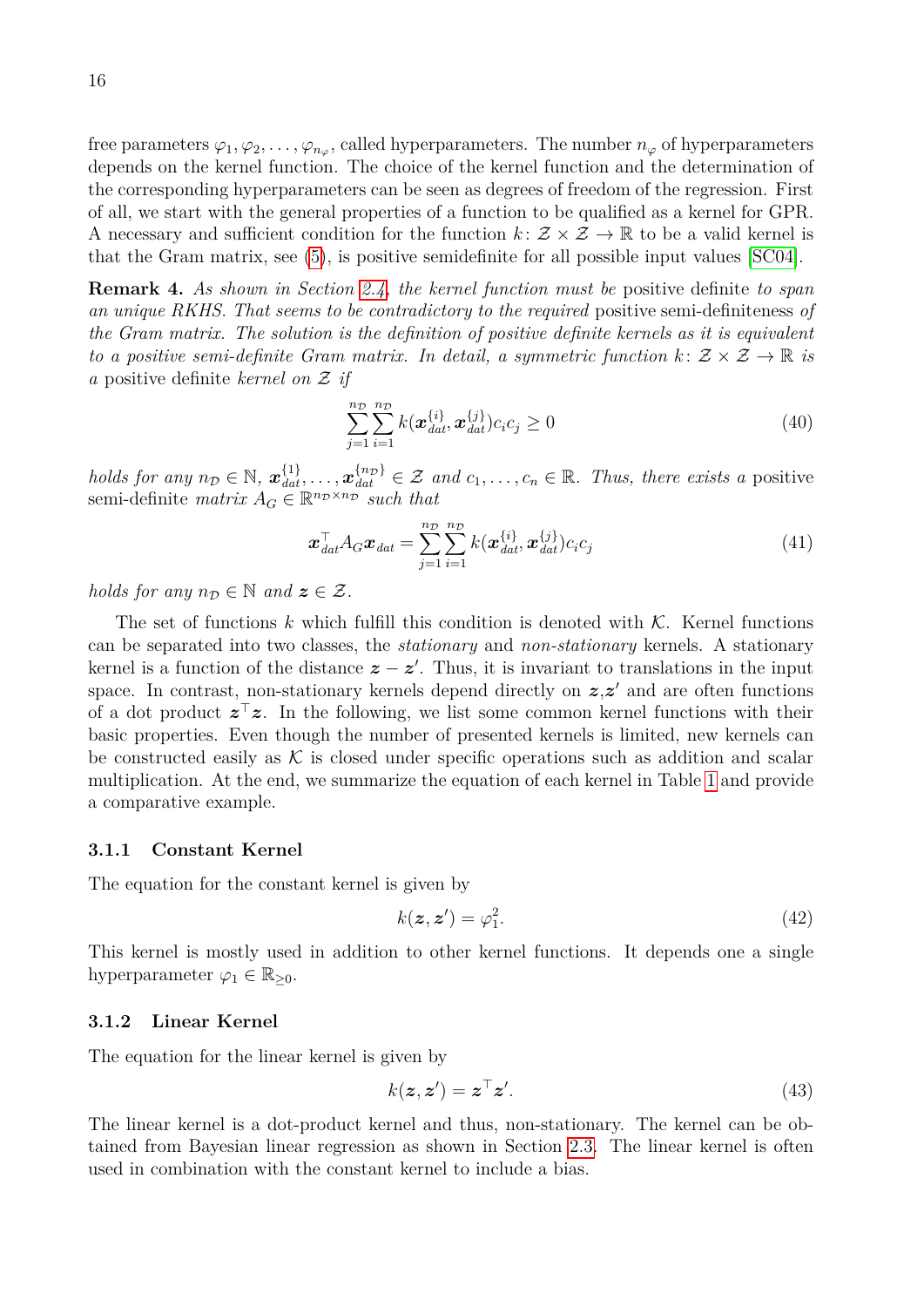#### <span id="page-16-0"></span>**3.1.3 Polynomial Kernel**

The equation for the polynomial kernel is given by

<span id="page-16-4"></span>
$$
k(\mathbf{z}, \mathbf{z}') = \left(\mathbf{z}^\top \mathbf{z}' + \varphi_1^2\right)^p, \ p \in \mathbb{N}.
$$
 (44)

The polynomial kernel has an additional parameter  $p \in \mathbb{N}$ , that determines the degree of the polynomial. Since a dot product is contained, the kernel is also non-stationary. The prior variance grows rapidly for  $||z|| > 1$  such that the usage for some regression problems is limited. It depends on a single hyperparameter  $\varphi_1 \in \mathbb{R}_{\geq 0}$ .

#### <span id="page-16-1"></span>**3.1.4 Matérn Kernel**

The equation for the Matérn kernel is given by

$$
k(\boldsymbol{z}, \boldsymbol{z}') = \varphi_1^2 \exp\left(-\frac{\sqrt{2\tilde{p}}||\boldsymbol{z} - \boldsymbol{z}'||}{\varphi_2}\right) \frac{p!}{(2p)!} \sum_{i=0}^p \frac{(p+i)!}{i!(p-i)!} \left(\frac{\sqrt{8\tilde{p}}||\boldsymbol{z} - \boldsymbol{z}'||}{\varphi_2}\right)^{p-i} \tag{45}
$$

with  $\check{p} = p + \frac{1}{2}$  $\frac{1}{2}, p \in \mathbb{N}$ . The Matérn kernel is a very powerful kernel and presented here with the most common parameterization for  $\check{p}$ . Functions drawn from a GP model with Matérn kernel are *p*-times differentiable. The more general equation of this stationary kernel can be found in [\[Bis06\]](#page-27-8). This kernel is an *universal kernel* which is explained in the following.

**Lemma 1** ([\[SC08,](#page-28-2) Lemma 4.55]). *Consider the RKHS*  $\mathcal{H}(\mathcal{Z}_c)$  *of an universal kernel on any prescribed compact subset*  $\mathcal{Z}_c \in \mathcal{Z}$ . Given any positive number  $\varepsilon$  and any func*tion*  $f_c \in C^1(\mathcal{Z}_C)$ , there is a function  $f_{\mathcal{H}} \in \mathcal{H}(\mathcal{Z}_c)$  such that  $||f_c - f_{\mathcal{H}}||_{\mathcal{Z}_c} \leq \varepsilon$ .

Intuitively speaking, a GPR with an universal kernel can approximate any continuous function arbitrarily exact on a compact set. For  $p \to \infty$ , it results in the squared exponential kernel. The two hyperparameters are  $\varphi_1 \in \mathbb{R}_{>0}$  and  $\varphi_2 \in \mathbb{R}_{>0}$ .

#### <span id="page-16-2"></span>**3.1.5 Squared Exponential Kernel**

The equation for the squared exponential kernel is given by

<span id="page-16-3"></span>
$$
k(\boldsymbol{z}, \boldsymbol{z}') = \varphi_1^2 \exp\left(-\frac{\|\boldsymbol{z} - \boldsymbol{z}'\|^2}{2\varphi_2^2}\right).
$$
 (46)

Probably the most widely used kernel function for GPR is the squared exponential kernel, see [\[Ras06\]](#page-28-1). The hyperparameter  $\varphi_1$  describes the signal variance which determines the average distance of the data-generating function from its mean. The lengthscale  $\varphi_2$  defines how far it is needed to move along a particular axis in input space for the function values to become uncorrelated. Formally, the lengthscale determines the number of expected upcrossings of the level zero in a unit interval by a zero-mean GP. The squared exponential kernel is infinitely differentiable, which means that the GPR exhibits a smooth behavior. As limit of the Matérn kernel, it is also an universal kernel, see [\[MXZ06\]](#page-28-5).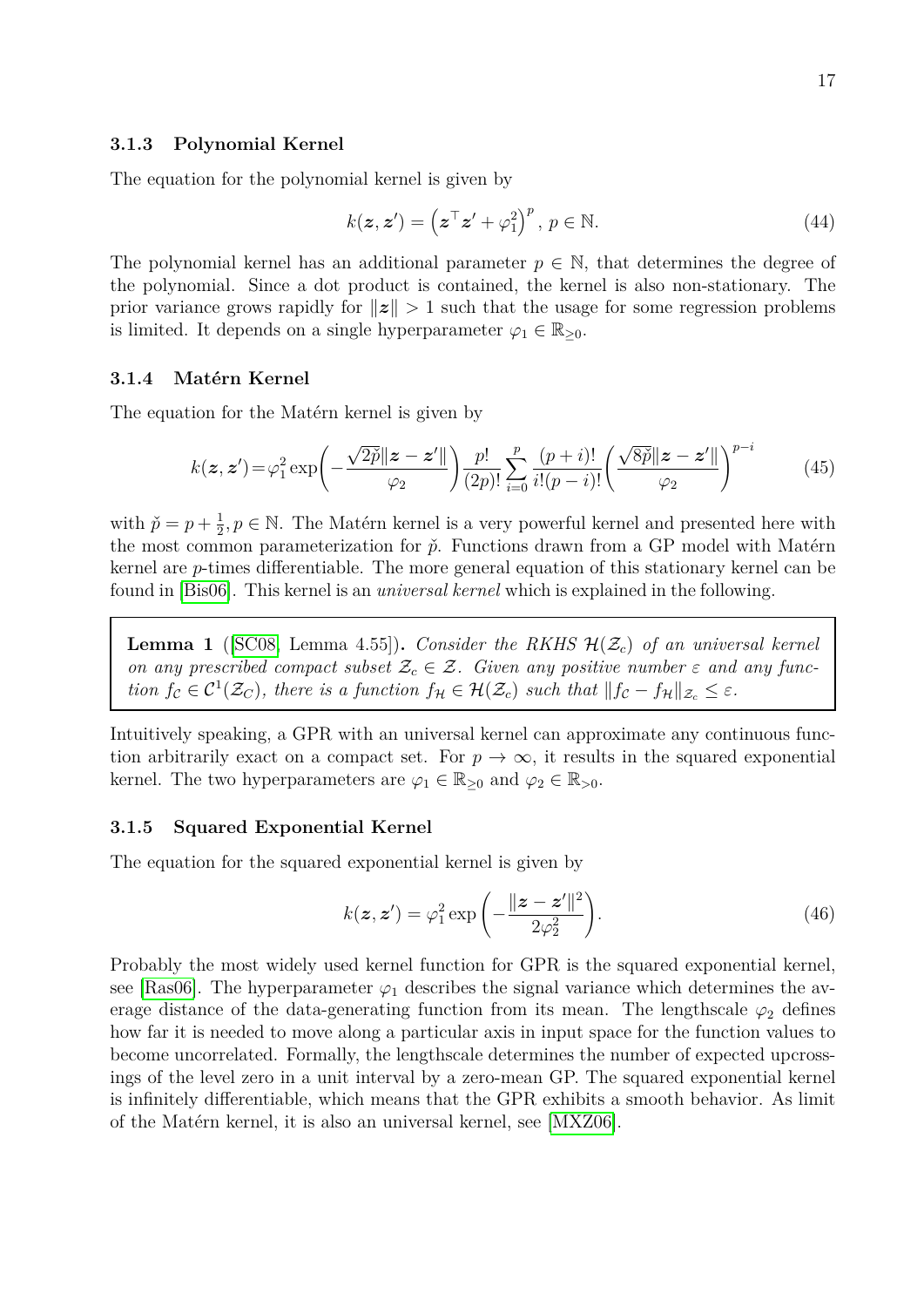**Example 6.** Figure [5](#page-17-2) shows the power for regression of universal kernel functions. In this example, a GPR with squared exponential kernel is used for different training data sets. The hyperparameter are optimized individually for each training data set by means of the likelihood, see Section [3.2.](#page-19-0) Note that all presented regressions are based on the **same** GP model, i.e. the same kernel function, but with different data sets. That highlights again the superior flexibility of GPR.

<span id="page-17-2"></span>

Figure 5: Examples for the flexibility of the regression that all are based on the same GP model.

#### <span id="page-17-0"></span>**3.1.6 Rational Quadratic Kernel**

The equation for the rational quadratic kernel is given by

$$
k(\boldsymbol{z}, \boldsymbol{z}') = \varphi_1^2 \left( 1 + \frac{\|\boldsymbol{z} - \boldsymbol{z}'\|^2}{2p\varphi_2^2} \right)^{-p}, \ p \in \mathbb{N}.
$$
 (47)

This kernel is equivalent to summing over infinitely many squared exponential kernels with different lengthscales. Hence, GP priors with this kernel are expected to see functions which vary smoothly across many lengthscales. The parameter *p* determines the relative weighting of large-scale and small-scale variations. For  $p \to \infty$ , the rational quadratic kernel is identical to the squared exponential kernel.

#### <span id="page-17-1"></span>**3.1.7 Squared Exponential ARD Kernel**

The equation for the squared exponential ARD kernel is given by

$$
k(\boldsymbol{z}, \boldsymbol{z}') = \varphi_1^2 \exp\left(-(z-\boldsymbol{z}')^\top P^{-1}(\boldsymbol{z}-\boldsymbol{z}')\right), \ P = \text{diag}(\varphi_2^2, \dots, \varphi_{1+n_z}^2). \tag{48}
$$

The *automatic relevance determination* (ARD) extension to the squared exponential kernel allows for independent lenghtscales  $\varphi_2, \ldots, \varphi_{1+n_z} \in \mathbb{R}_{>0}$  for each dimension of  $z, z' \in \mathbb{R}^{n_z}$ . The individual lenghtscales are typically larger for dimensions which are irrelevant as the covariance will become almost independent of that input. A more detailed discussion about the advantages of different kernels can be found, for instance, in [\[Mac97\]](#page-28-6) and [\[Bis06\]](#page-27-8).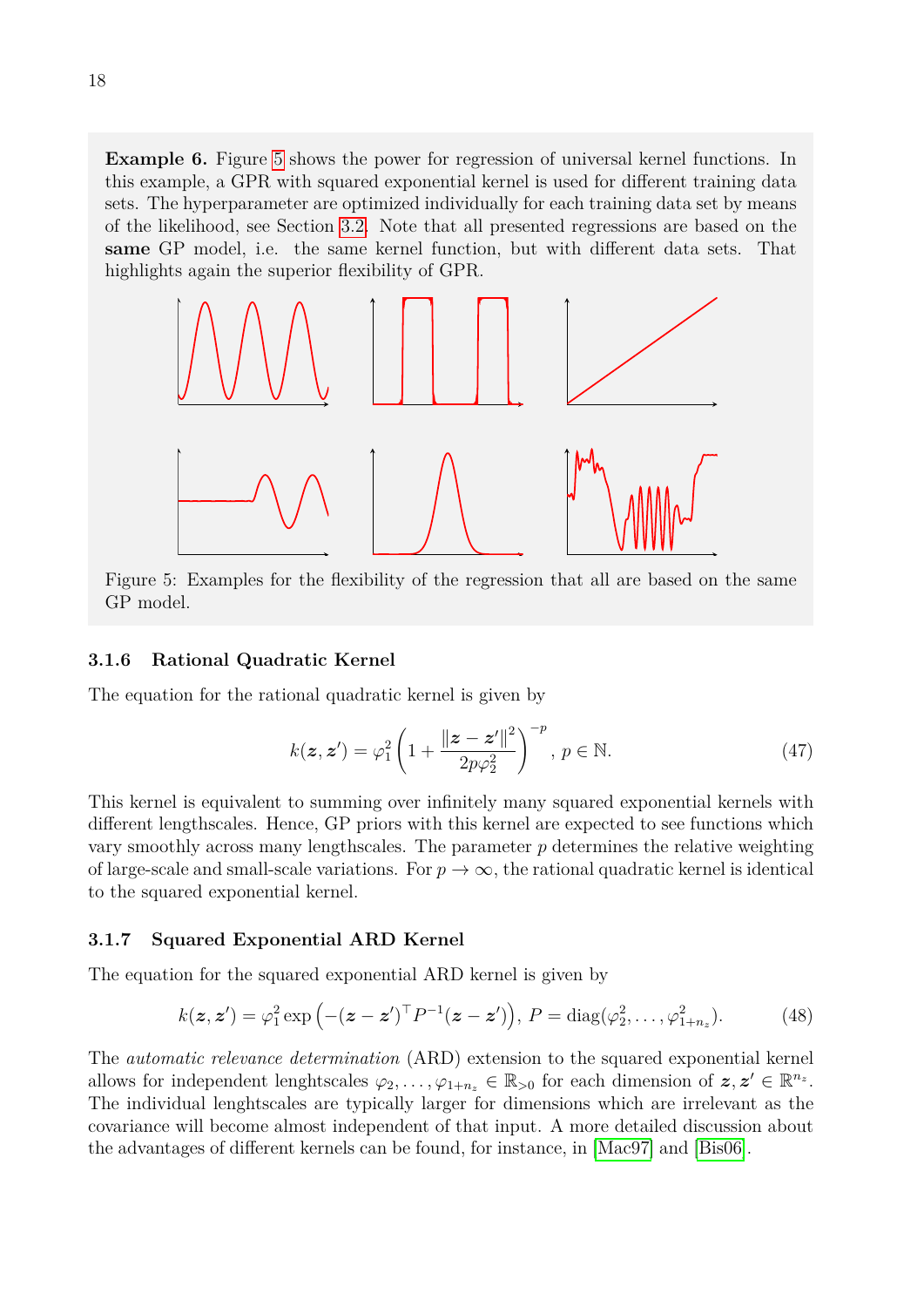**Example 7.** In this example, we use three GPRs with the same set of training data

$$
X = [1, 3, 5, 7, 9], Y = [0, 1, 2, 3, 6]
$$
\n
$$
(49)
$$

but with different kernels, namely the squared exponential [\(46\)](#page-16-3), the linear [\(43\)](#page-15-2), and the polynomial [\(44\)](#page-16-4) kernel. Figure [6](#page-18-1) shows the different shapes of the regressions with the posterior mean (red), the posterior variance (gray shaded) and the training points (black). Even for this simple data set, the flexibility of the squared exponential kernel is already visible.

<span id="page-18-1"></span>

Figure 6: GPR with different kernels: squared exponential (left), linear (middle) and polynomial with degree 2 (right).

<span id="page-18-0"></span>

| Kernel name                                            | $k(z, z') =$                                                                                                                                                                                 |
|--------------------------------------------------------|----------------------------------------------------------------------------------------------------------------------------------------------------------------------------------------------|
| Constant                                               | $\varphi_1^2$                                                                                                                                                                                |
| Linear                                                 | $\boldsymbol{z}^{\top} \boldsymbol{z}' + \varphi_1^2$                                                                                                                                        |
| Polynomial $p \in \mathbb{N}$                          | $\left(\boldsymbol{z}^{\top} \boldsymbol{z}^{\prime} + \varphi_1^2 \right)^{p}$                                                                                                              |
| Matérn $\check{p} = p + \frac{1}{2}, p \in \mathbb{N}$ | $\varphi_1^2 \exp \left(-\frac{\sqrt{2p} \ z-z'\ }{\varphi_2}\right) \frac{p!}{(2p)!} \sum_{i=0}^p \frac{(p+i)!}{i!(p-i)!} \left(\frac{\sqrt{8p} \ z-z'\ }{\varphi_2}\right)^{p-i}$          |
| Squared exponential                                    | $\varphi_1^2 \exp \left(-\frac{\ z-z'\ ^2}{2a^2}\right)$                                                                                                                                     |
| Rational quadratic                                     | $\varphi_1^2\left(1+\frac{\ z-z'\ ^2}{2p\varphi_2^2}\right)^{-p}$                                                                                                                            |
|                                                        | Squared exponential ARD $\varphi_1^2 \exp\left(-(\boldsymbol{z}-\boldsymbol{z}')^\top P^{-1}(\boldsymbol{z}-\boldsymbol{z}')\right), P = \text{diag}(\varphi_2^2, \dots, \varphi_{1+n_z}^2)$ |

Table 1: Overview of some commonly used kernel functions.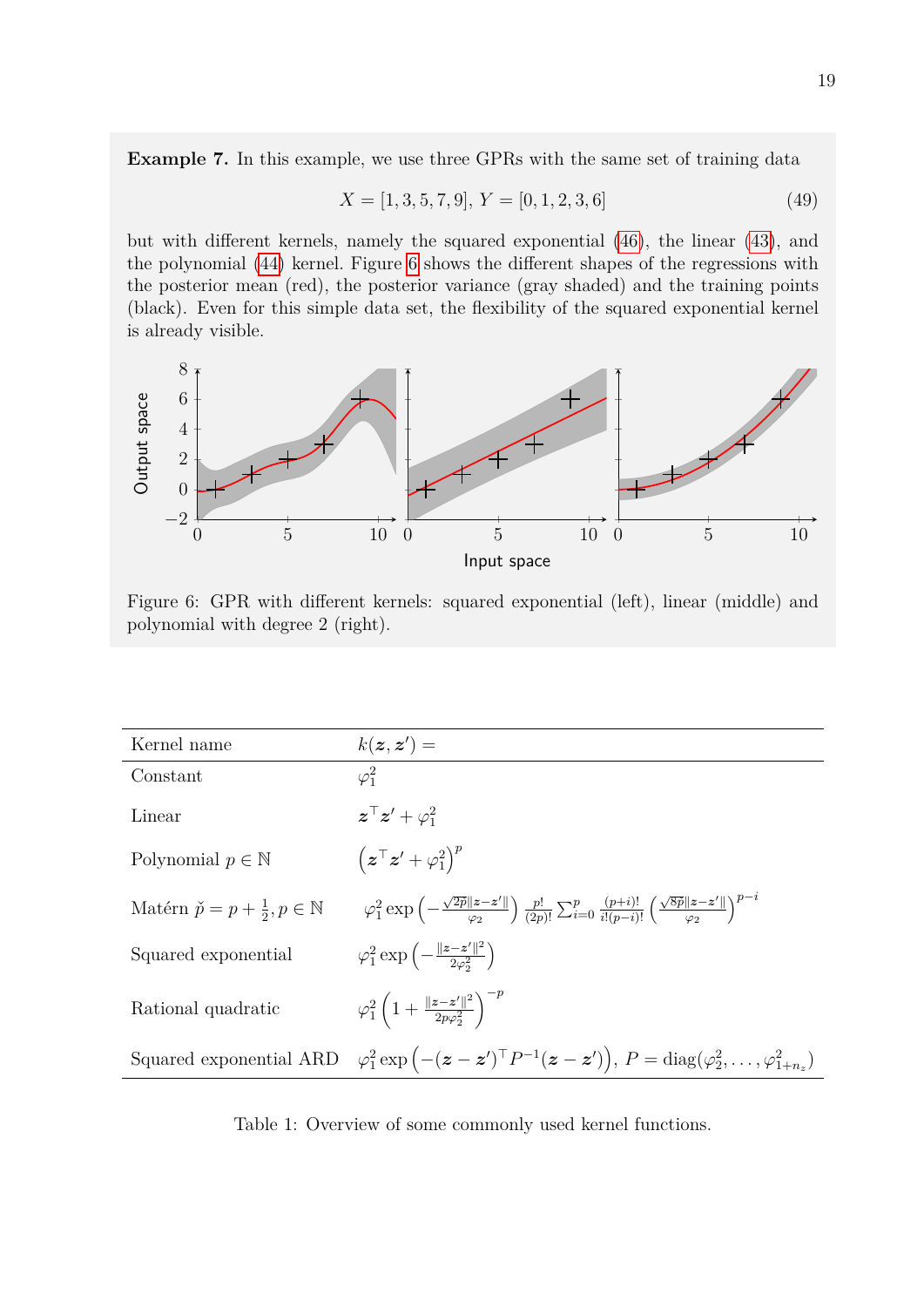#### <span id="page-19-0"></span>**3.2 Hyperparameter Optimization**

In addition to the selection of a kernel function, values for any hyperparameter must be determined to perform the regression. The number of hyperparameters depends on the kernel function used. We concatenate all hyperparameters in a vector  $\varphi$  with size  $n_{\varphi} \in \mathbb{N}$ , where  $\varphi \in \Phi \subseteq \mathbb{R}^{n_{\varphi}}$ . The hyperparameter set  $\Phi$  is introduced to cover the different spaces of the individual hyperparameters as defined in the following.

**Definition 1.** The set  $\Phi$  is called a hyperparameter set for a kernel function k if and only if the set  $\Phi$  is a domain for the hyperparameters  $\varphi$  of *k*.

Often, the signal noise  $\sigma_n^2$ , see [\(4\)](#page-3-1), is also treated as hyperparameter. For a better understanding, we keep the signal noise separated from the hyperparameters. There exist several techniques that allow computing the hyperparameters and the signal noise with respect to one optimality criterion. From a Bayesian perspective, we want to find the vector of hyperparameters  $\varphi$  which are most likely for the output data Y given the inputs X and a GP model. For this purpose, one approach is to optimize the *log marginal likelihood function* of the GP. Another idea is to split the training set into two disjoint sets, one which is actually used for training, and the other, the validation set, which is used to monitor performance. This approach is known as *cross-validation*. In the following, these two techniques for the selection of hyperparameters are presented.

#### <span id="page-19-1"></span>**3.2.1 Log Marginal Likelihood Approach**

A very common method for the optimization of the hyperparameters is by means of the *negative log marginal likelihood function*, often simply named as (neg. log) likelihood function. It is *marginal* since it is obtained through marginalization over the function  $f_{GP}$ . The marginal likelihood is the likelihood that the output data  $Y \in \mathbb{R}^{n_{\mathcal{D}}}$  fits to the input data X with the hyperparameters  $\varphi$ . It is given by

$$
\log p(Y|X,\varphi) = -\frac{1}{2}Y^{\top}(K + \sigma_n^2 I_{n_D})^{-1}Y - \frac{1}{2}\log|K + \sigma_n^2 I_{n_D}| - \frac{n_D}{2}\log 2\pi.
$$
 (50)

A detailed derivation can be found in [\[Ras06\]](#page-28-1). The three terms of the marginal likelihood in [\(50\)](#page-19-2) have the following roles:

- $\bullet$   $\frac{1}{2}$  $\frac{1}{2}Y^{\top}(K+\sigma_n^2I_{n_{\mathcal{D}}})^{-1}Y$  is the only term that depends on the output data  $Y$  and represents the data-fit.
- $\bullet$   $\frac{1}{2}$  $\frac{1}{2}$ log  $|K + \sigma_n^2 I_{n_D}|$  penalizes the complexity depending on the kernel function and the input data *X*.
- $n_{\mathcal{D}}$  $\frac{2}{2}$  log  $2\pi$  is a normalization constant.

**Remark 5.** *For the sake of notational simplicity, we suppress the dependency on the hyperparameters of the kernel function k whenever possible.*

The optimal hyperparameters  $\varphi^* \in \Phi$  and signal noise  $\sigma_n^*$  in the sense of the likelihood are obtained as the minimum of the negative log marginal likelihood function

<span id="page-19-3"></span><span id="page-19-2"></span>
$$
\begin{bmatrix} \boldsymbol{\varphi}^* \\ \sigma_n^* \end{bmatrix} = \arg \min_{\boldsymbol{\varphi} \in \Phi, \sigma_n \in \mathbb{R}_{\geq 0}} \log p(Y|X, \boldsymbol{\varphi}). \tag{51}
$$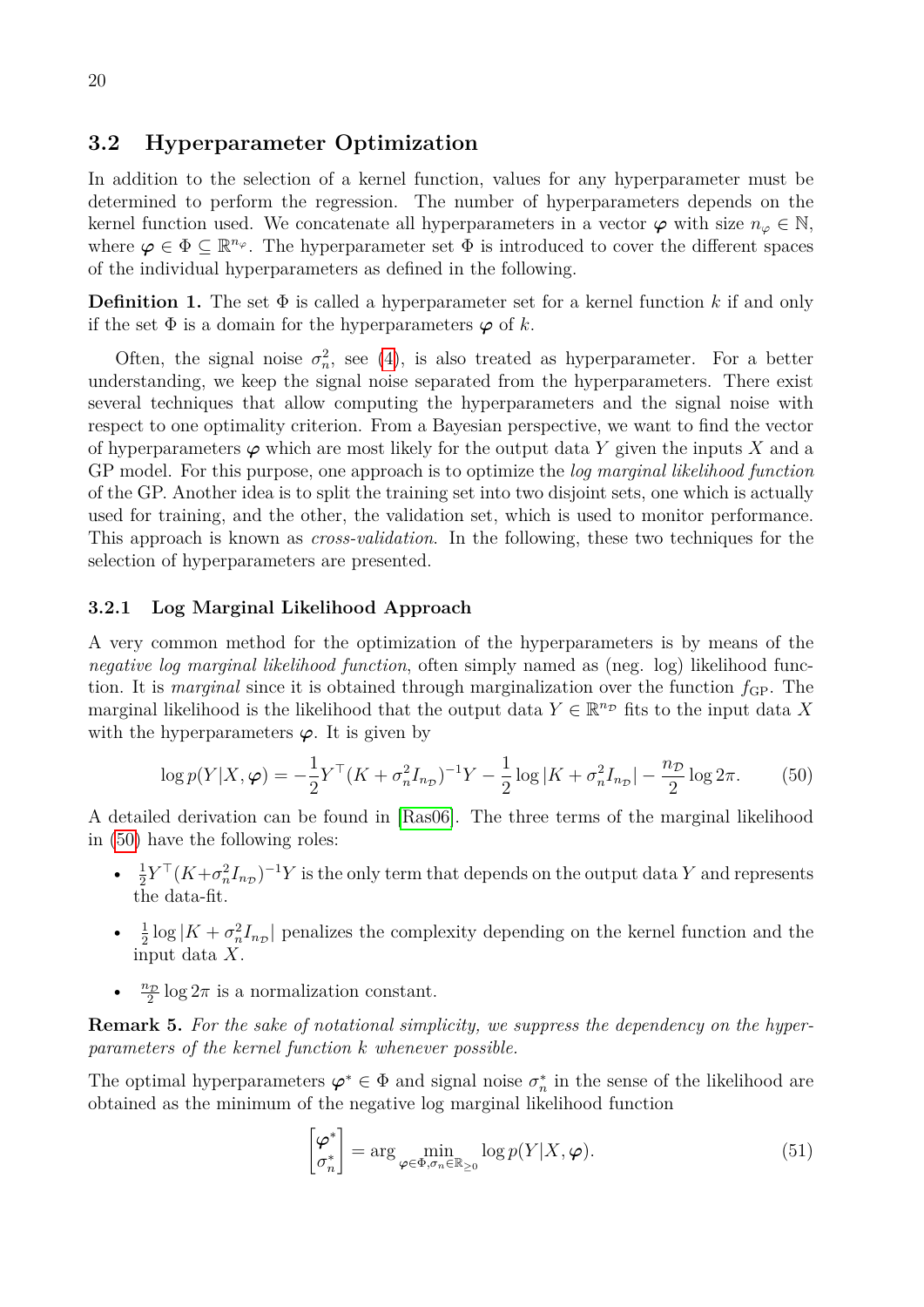Since an analytic solution of the derivation of [\(50\)](#page-19-2) is impossible, a gradient based optimization algorithm is typically used to minimize the function. However, the negative log likelihood is non-convex in general such that there is no guarantee to find the optimum  $\varphi^*, \sigma_n^*$ . In fact, every local minimum corresponds to a particular interpretation of the data. In the following example, we visualize how the hyperparameters affect the regression.

**Example 8.** A GPR with the squared exponential kernel is trained on eight data points. The signal variance is fixed to  $\varphi_1 = 2.13$ . First, we visualize the influence of the lengthscale. For this purpose, the signal noise is fixed to  $\sigma_n = 0.21$ . Figure [7](#page-20-0) shows the posterior mean of the regression and the neg. log likelihood function. On the left side are three posterior means for different lengthscales. A short lengthscale results in overfitting whereas a large lengthscale smooths out the training data (black crosses). The dotted red function represents the mean with optimized lengthscale by a descent gradient algorithm with respect to [\(51\)](#page-19-3). The right plot shows the neg. log likelihood over the signal variance  $\varphi_1$  and lengthscale  $\varphi_2$ . The minimum is here at  $\varphi^* = [2.13, 1.58]^\top$ .

<span id="page-20-0"></span>

Figure 7: Left: Regression with different lengthscales:  $\varphi_2 = 0.67$  (cyan, solid),  $\varphi_2 = 7.39$ (brown, dashed), and  $\varphi_2 = 1.58$  (red, dotted). Right: Neg. log likelihood function over signal variance  $\varphi_1$  and lengthscale  $\varphi_2$ .

<span id="page-20-1"></span>Next, the meaning of different interpretations of the data is visualized by varying the signal noise  $\sigma_n$  and the lengthscale  $\varphi_2$ . The right plot of Fig. [8](#page-20-1) shows two minima of the negative log likelihood function. The lower left minimum at  $\log(\sigma_n) = 0.73$ and  $\log(\varphi_2) = -1.51$  interprets the data as slightly noisy which leads to the dotted red posterior mean in the left plot. In contrast, the upper right minimum at  $\log(\sigma_n) = 5$ and  $\log(\varphi_2) = -0.24$  interprets the data as very noisy without a trend, which manifests as the cyan posterior mean in the left plot. Depending on the initial value, a gradient based optimizer would terminate in one of these minima.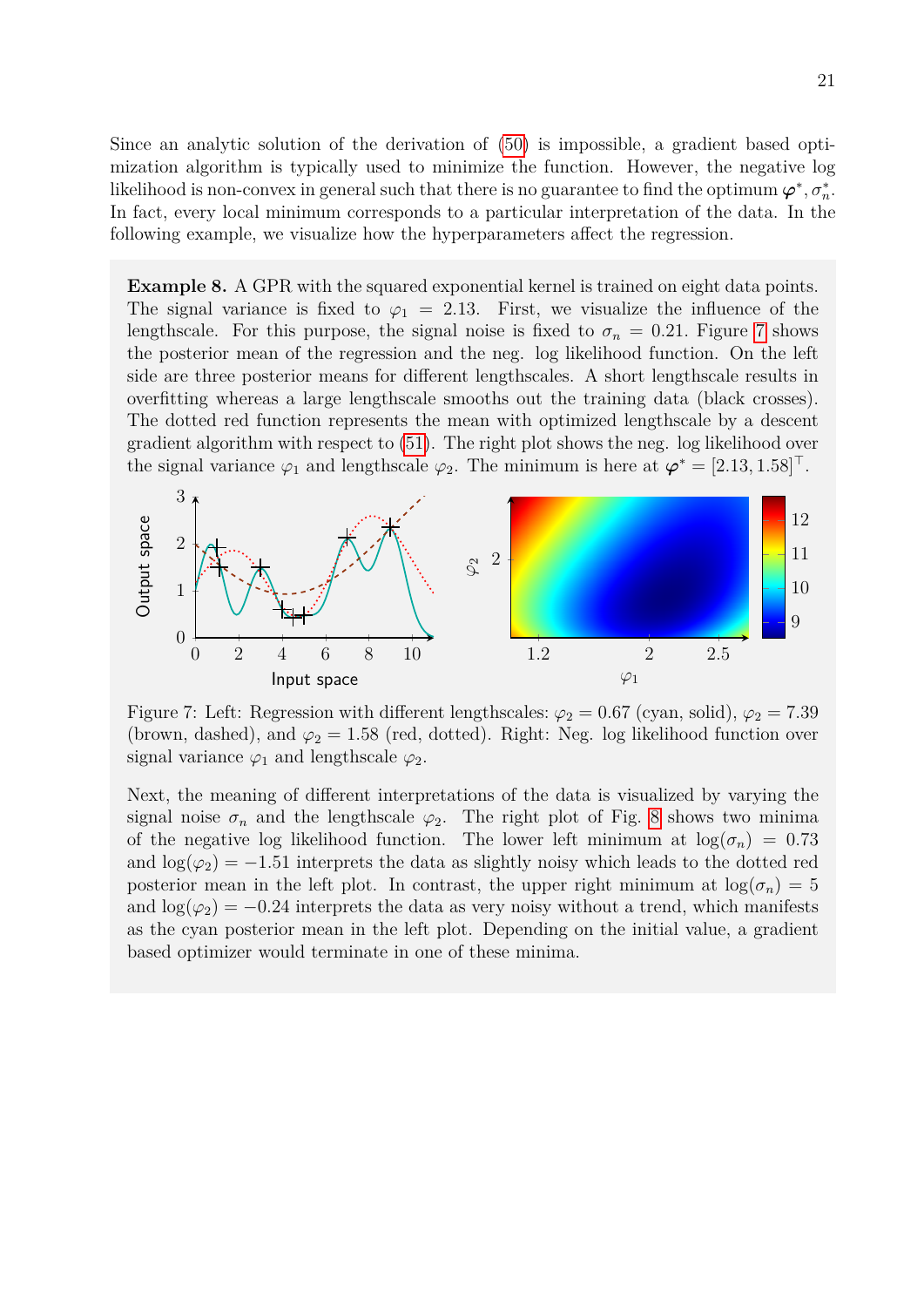

Figure 8: Left: Different interpretation of the data: Noisy data without a trend (cyan, solid) and slightly noisy data (red, dotted). Right: Negative log likelihood function over signal noise  $\sigma_n$  and lengthscale  $\varphi_2$ .

#### <span id="page-21-0"></span>**3.2.2 Cross-validation Approach**

This approach works with a separation of the data set  $D$  in two classes: one for training and one for validation. Cross-validation is almost always used in the  $k_{\rm cv}$ -fold cross-validation setting: the  $k_{\text{cv}}$ -fold cross-validation data is split into  $k_{\text{cv}}$  disjoint, equally sized subsets; validation is done on a single subset and training is done using the union of the remaining  $k_{cv}-1$ subsets, the entire procedure is repeated  $k_{\rm cv}$  times, each time with a different subset for validation. Here, without loss of generality, we present the leave-one-out cross-validation, which means  $k_{\text{cv}} = n_{\mathcal{D}}$ . The predictive log probability when leaving out a training point  $\{\boldsymbol{x}_{\text{dat}}^{\{i\}}, \tilde{y}_{\text{dat}}^{\{i\}}\}$ is given by

$$
\log p(y_{\text{dat}}^{\{i\}}|X, Y_{-i}, \varphi) = -\frac{1}{2} \log \left( \text{var}_{-i} \right) - \frac{\left( \tilde{y}_{\text{dat}}^{\{i\}} - \mu_{-i} \right)^2}{2 \text{ var}_{-i}} - \frac{n_{\mathcal{D}}}{2} \log 2\pi, \tag{52}
$$

where  $\mu_{-i} = \mu(f_{\text{GP}}(\mathbf{x}_{\text{dat}}^{\{i\}})|\mathbf{x}_{\text{dat}}^{\{i\}}, X_{:, -i}, Y_{-i})$  and  $\text{var}_{-i} = \text{var}(f_{\text{GP}}(\mathbf{x}_{\text{dat}}^{\{i\}})|\mathbf{x}_{\text{dat}}^{\{i\}}, X_{:, -i}, Y_{-i})$ . The  $-i$ index indicates X and Y without the element  $x_{\text{dat}}^{\{i\}}$  and  $\tilde{y}_{\text{dat}}^{\{i\}}$ , respectively. Thus, [\(52\)](#page-21-2) is the probability for the output  $y_{\text{dat}}^{\{i\}}$  at  $x_{\text{dat}}^{\{i\}}$  but without the training point  $\{x_{\text{dat}}^{\{i\}}, \tilde{y}^{\{i\}}\}$ . Accordingly, the leave-one-out log predictive probability  $L_{\text{LOO}} \in \mathbb{R}$  is

<span id="page-21-2"></span>
$$
L_{\text{LOO}} = \sum_{i=1}^{n_{\mathcal{D}}} \log p(y_{\text{dat}}^{\{i\}} | X, Y_{-i}, \varphi).
$$
 (53)

In comparison to the log likelihood approach [\(51\)](#page-19-3), the cross-validation is in general more computationally expensive but might find a better representation of the data set, see [\[GE79\]](#page-28-7) for discussion and related approaches.

## <span id="page-21-1"></span>**4 Gaussian Process Dynamical Models**

So far, we consider GPR in non-dynamical settings where only an input-to-output mapping is considered. However, Gaussian process dynamical models (GPDMs) have recently become a versatile tool in system identification because of their beneficial properties such as the bias variance trade-off and the strong connection to Bayesian mathematics, see [\[FCR14\]](#page-28-8).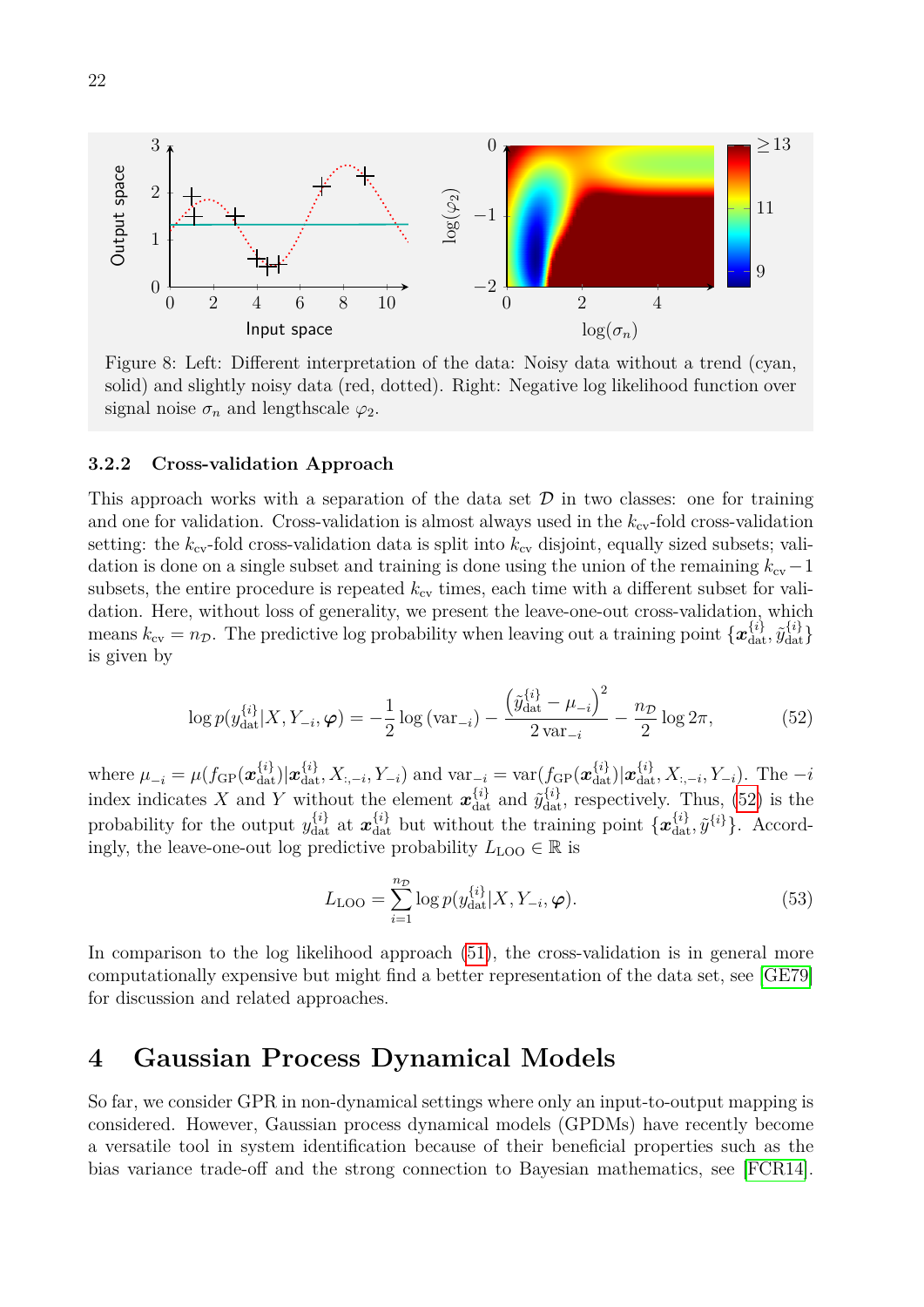In many works, where GPs are applied to dynamical model, only the mean function of the process is employed, e.g., in [\[WHB05\]](#page-29-4) and [\[Cho+13\]](#page-27-9). This is mainly because GP models are often used to replace deterministic parametric models. However, GPDMs contain a much richer description of the underlying dynamics, but also the uncertainty about the model itself when the full probabilistic representation is considered. Therefore, one main aspect of GPDMs is to distinguish between recurrent structures and non-recurrent structures. A model is called recurrent if parts of the regression vector depend on the outputs of the model. Even though recurrent models become more complex in terms of their behavior, they allow to model sequences of data, see [\[Sjö+95\]](#page-28-9). If all states are fed back from the model itself, we get a simulation model, which is a special case of the recurrent structure. The advantage of such a model is its property to be independent from the real system. Thus, it is suitable for simulations, as it allows multi-step ahead predictions. In this report, we focus on two often-used recurrent structures: the Gaussian process state space model (GP-SSM) and the Gaussian process nonlinear error output (GP-NOE) model.

#### <span id="page-22-0"></span>**4.1 Gaussian Process State Space Models**

Gaussian process state space models are structured as a discrete-time system. In this case, the states are the regressors, which is visualized in Fig. [9.](#page-23-1) This approach allows to be more efficient, since the regressors are less restricted in their internal structure as in inputoutput models. Thus, a very efficient model in terms of number of regressors might be possible. The mapping from the states to the output is often be assumed to be known. The situation, where the output mapping describes a known sensor model, is such an example. It is mentioned in [\[Fri+13\]](#page-28-10) that using too flexible models for both, the state mapping *f* and the output mapping, can result in problems of non-identifiability. Therefore, we focus on a known output mapping. The mathematical model of the GP-SSM is thus given by

$$
\boldsymbol{x}_{t+1} = \boldsymbol{f}(\boldsymbol{\xi}_t) = \begin{cases} f_1(\boldsymbol{\xi}_t) \sim \mathcal{GP}(m^1(\boldsymbol{\xi}_t), k^1(\boldsymbol{\xi}_t, \boldsymbol{\xi}'_t)) \\ \vdots & \vdots \\ f_{n_x}(\boldsymbol{\xi}_t) \sim \mathcal{GP}(m^{n_x}(\boldsymbol{\xi}_t), k^{n_x}(\boldsymbol{\xi}_t, \boldsymbol{\xi}'_t)) \\ \end{cases} \tag{54}
$$

$$
\boldsymbol{y}_t \sim p(\boldsymbol{y}_t | \boldsymbol{x}_t, \boldsymbol{\gamma}_y),
$$

where  $\xi_t \in \mathbb{R}^{n_{\xi}}, n_{\xi} = n_x + n_u$  is the concatenation of the state vector  $x_t \in \mathcal{X} \subseteq \mathbb{R}^{n_x}$ and the input  $u_t \in U \subseteq \mathbb{R}^{n_u}$  such that  $\xi_t = [x_t; u_t]$ . The mean function is given by continuous functions  $m^1, \ldots, m^{n_x} : \mathbb{R}^{n_{\xi}} \to \mathbb{R}$ . The output mapping is parametrized by a known vector  $\gamma_y \in \mathbb{R}^{n_\gamma}$  with  $n_\gamma \in \mathbb{N}$ . The system identification task for the GP-SSM mainly focuses on  $f$  in particular. It can be described as finding the state-transition probability conditioned on the observed training data.

**Remark 6.** *The potentially unknown number of regressors can be determined using established nonlinear identification techniques as presented in [\[KL99\]](#page-28-11), or exploiting embedded techniques such as automatic relevance determination [\[Koc16\]](#page-28-12). A mismatch leads to similar issues as in parametric system identification.*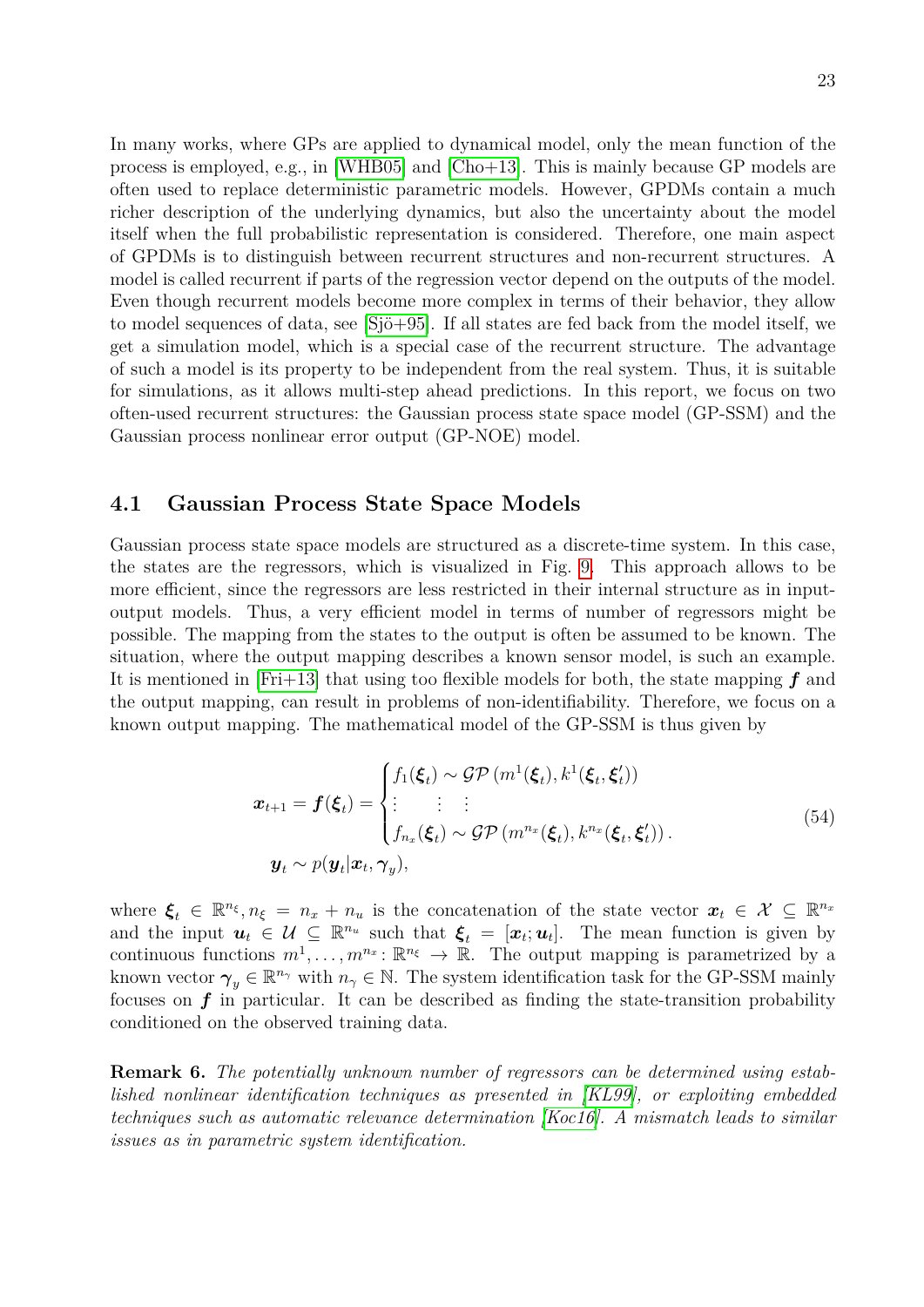<span id="page-23-1"></span>

Figure 9: Structure of a GP-SSM with  $\mathfrak{P}$  as backshift operator, such that  $\mathfrak{P}^{-1}x_{t+1} = x_t$ 

#### <span id="page-23-0"></span>**4.2 Gaussian Process Nonlinear Output Error Models**

The GP-NOE model uses the past  $n_{\text{in}} \in \mathbb{N}_{>0}$  input values  $u_t \in \mathcal{U}$  and the past  $n_{\text{out}} \in \mathbb{N}_{>0}$ output values  $y_t \in \mathbb{R}^{n_y}$  of the model as the regressors. Figure [10](#page-23-2) shows the structure of GP-NOE, where the outputs are feedbacked. Analogously to the GP-SSM, the mathematical model of the GP-NOE is given by

$$
\boldsymbol{y}_{t+1} = \boldsymbol{h}(\boldsymbol{\zeta}_t) = \begin{cases} h_1(\boldsymbol{\zeta}_t) \sim \mathcal{GP}(m^1(\boldsymbol{\zeta}_t), k^1(\boldsymbol{\zeta}_t, \boldsymbol{\zeta}'_t)) \\ \vdots & \vdots \\ h_{n_y}(\boldsymbol{\zeta}_t) \sim \mathcal{GP}(m^{n_y}(\boldsymbol{\zeta}_t), k^{n_y}(\boldsymbol{\zeta}_t, \boldsymbol{\zeta}'_t)), \end{cases}
$$
(55)

where  $\zeta_t \in \mathbb{R}^{n_{\zeta}}, n_{\zeta} = n_{\text{out}}n_y + n_{\text{in}}n_u$  is the concatenation of the past outputs  $y_t$  and inputs  $u_t$ such that  $\zeta_t = [\mathbf{y}_{t-n_{\text{out}}+1}; \ldots; \mathbf{y}_t; \mathbf{u}_{t-n_{\text{in}}+1}; \ldots; \mathbf{u}_t]$ . The mean function is given by continuous functions  $m^1, \ldots, m^{n_y} : \mathbb{R}^{n_{\zeta}} \to \mathbb{R}$ . In contrast to nonlinear autoregressive exogenous models, that focus on one-step ahead prediction, a NOE model is more suitable for simulations as it considers the multi-step ahead prediction [\[Nel13\]](#page-28-13). However, the drawback is a more complex training procedure that requires a nonlinear optimization scheme due to their recurrent structure [\[Koc16\]](#page-28-12).

<span id="page-23-2"></span>

Figure 10: Structure of a GP-NOE model with  $\mathfrak{P}$  as backshift operator  $(\mathfrak{P}^{-1}\mathcal{Y}_{t+1}=\mathcal{y}_t)$ 

**Remark 7.** *It is always possible to convert an identified input-output model into a statespace model, see[\[PL70\]](#page-28-14). However, focusing on state-space models only would preclude the development of a large number of useful identification results.*

**Remark 8.** *Control relevant properties of GP-SSMs and GO-NOE models are discussed in [\[BH16b;](#page-27-10) [BH16a;](#page-27-11) [BH20\]](#page-27-12).*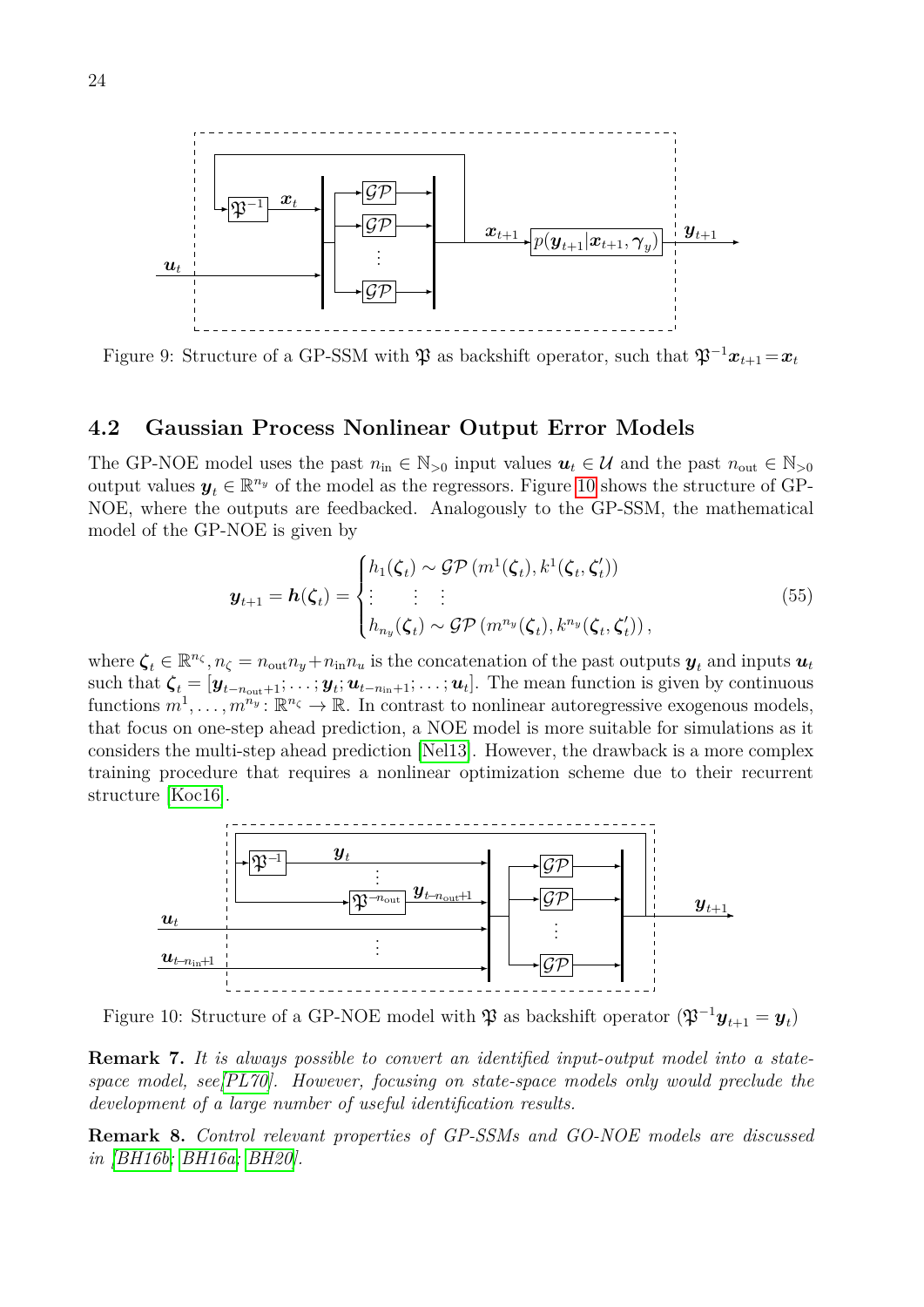## <span id="page-24-0"></span>**5 Summary**

In this article, we introduce the GP and its usage in GPR. Based on the property, that every finite subset of a GP follows a multi-variate Gaussian distribution, a closed-form equation can be derived to predict the mean and variance for a new test point. The GPR can intrinsically handle noisy output data if it is Gaussian distributed. As GPR is a data-driven method, only little prior knowledge is necessary for the regression. Further, the complexity of GP models scales with the number of training points. A degree of freedom in the modeling is the selection of the kernel function and its hyperparameters. We present an overview of common kernels and the necessary properties to be a valid kernel function. For the hyperparameter determination, two approaches based on numerical optimization are shown. The kernel of the GP is uniquely related to a RKHS, which determines the shape of the samples of the GP. Based on this, we compare different approaches for the quantification of the model error that quantifies the error between the GPR and the actual data-generating function. Finally, we introduce how GP models can be used as dynamical systems in GP-SSMs and GP-NOE models.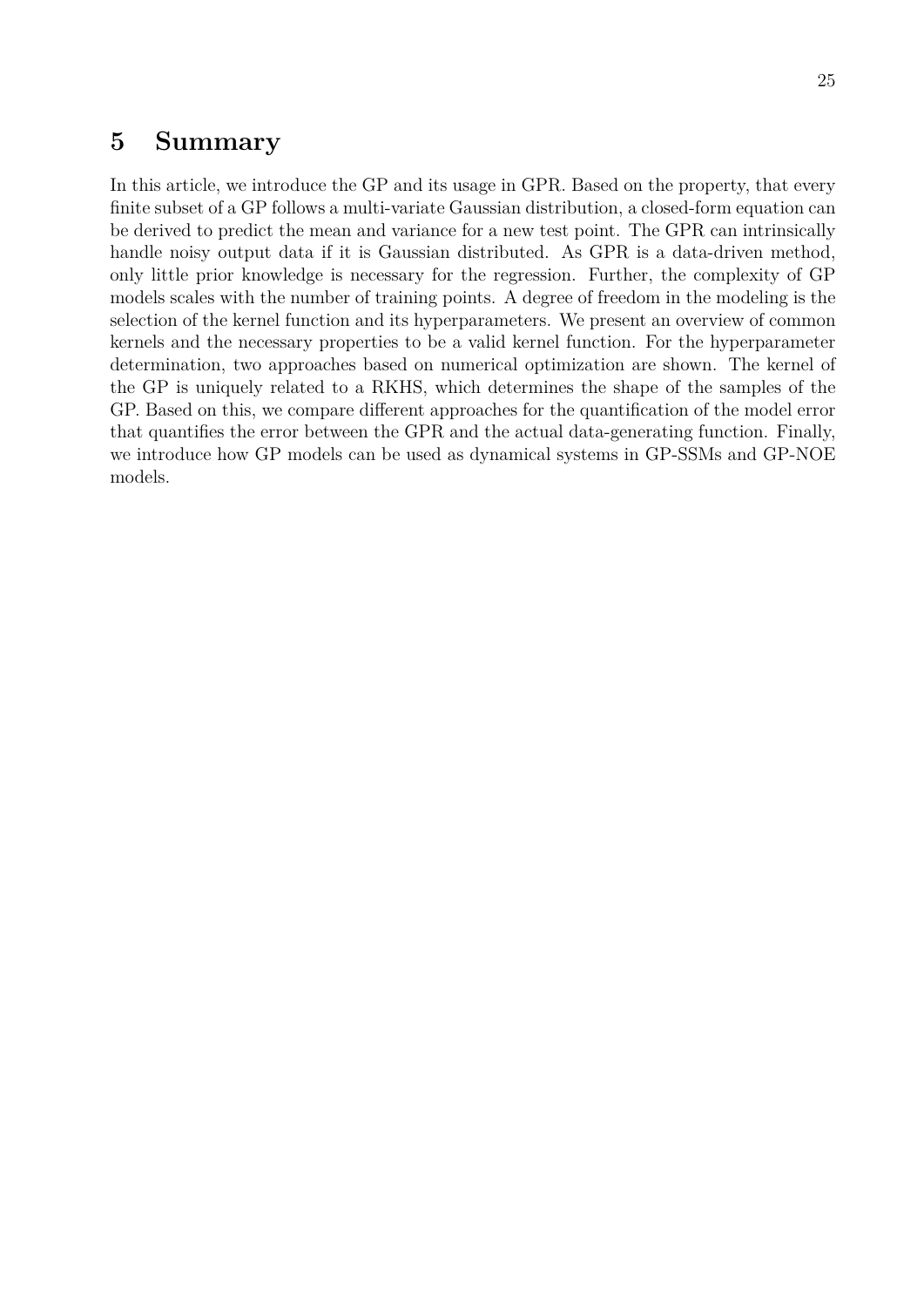## <span id="page-25-0"></span>**A Conditional Distribution**

Let  $\nu_1 \in \mathbb{R}^{n_{\nu_1}}, \nu_2 \in \mathbb{R}^{n_{\nu_2}}$  with  $n_{\nu_1}, n_{\nu_1} \in \mathbb{N}$  be probability variables, which are multivariate Gaussian distribution

$$
\begin{bmatrix} \boldsymbol{\nu}_1 \\ \boldsymbol{\nu}_2 \end{bmatrix} \sim \mathcal{N} \left( \begin{bmatrix} \boldsymbol{\mu}_1 \\ \boldsymbol{\mu}_2 \end{bmatrix}, \begin{bmatrix} \boldsymbol{\Sigma}_{11} & \boldsymbol{\Sigma}_{12}^{\top} \\ \boldsymbol{\Sigma}_{12} & \boldsymbol{\Sigma}_{22} \end{bmatrix} \right)
$$
 (56)

with mean  $\mu_1 \in \mathbb{R}^{n_{\nu_1}}, \mu_2 \in \mathbb{R}^{n_{\nu_2}}$  and variance  $\Sigma_{11} \in \mathbb{R}^{n_{\nu_1} \times n_{\nu_1}}, \Sigma_{12} \in \mathbb{R}^{n_{\nu_2} \times n_{\nu_1}}, \Sigma_{22} \in \mathbb{R}^{n_{\nu_2} \times n_{\nu_2}}$ . The task is to determine the conditional probability

$$
p(\boldsymbol{\nu}_2|\boldsymbol{\nu}_1) = \frac{p(\boldsymbol{\nu}_1, \boldsymbol{\nu}_2)}{p(\boldsymbol{\nu}_1)}.
$$
\n(57)

The joined probability  $p(\nu_1, \nu_2)$  is a multivariate Gaussian distribution with

$$
p(\boldsymbol{\nu}_1, \boldsymbol{\nu}_2) = \frac{1}{(2\pi)^{(n_{\nu_1} + n_{\nu_2})/2} \det(\Sigma)^{\frac{1}{2}}} \exp\left(-\frac{1}{2}(\boldsymbol{x} - \boldsymbol{\mu})^\top \Sigma^{-1}(\boldsymbol{x} - \boldsymbol{\mu})\right)
$$
(58)

$$
\boldsymbol{\mu} \coloneqq \begin{bmatrix} \boldsymbol{\mu}_1 \\ \boldsymbol{\mu}_2 \end{bmatrix}, \quad \Sigma \coloneqq \begin{bmatrix} \Sigma_{11} & \Sigma_{12}^{\top} \\ \Sigma_{12} & \Sigma_{22} \end{bmatrix}, \tag{59}
$$

where  $\mathbf{x} = [\mathbf{x}_1; \mathbf{x}_2], \mathbf{x}_1 \in \mathbb{R}^{n_{\nu_1}}, \mathbf{x}_2 \in \mathbb{R}^{n_{\nu_2}}$ . The marginal distribution of  $\nu_1$  is defined by the mean  $\mu_1$  and the variance  $\Sigma_{11}$  such that

$$
p(\nu_1) = \frac{1}{(2\pi)^{\frac{n_{\nu_1}}{2}} \det(\Sigma_{11})^{\frac{1}{2}}} \exp\left(-\frac{1}{2}(\boldsymbol{x}_1 - \boldsymbol{\mu}_1)^{\top} \Sigma_{11}^{-1}(\boldsymbol{x}_1 - \boldsymbol{\mu}_1)\right).
$$
(60)

The division of the joint distribution by the marginal distribution results again in a Gaussian distribution with

$$
p(\nu_2|\nu_1) = \underbrace{\frac{\det(\Sigma_{11})^{\frac{1}{2}}}{(2\pi)^{\frac{n\nu_2}{2}}\det(\Sigma)^{\frac{1}{2}}}}_{*} \exp\bigg(-\frac{1}{2}\underbrace{\big[(\mathbf{x}-\boldsymbol{\mu})^{\top}\Sigma^{-1}(\mathbf{x}-\boldsymbol{\mu}) - (\mathbf{x}_1-\boldsymbol{\mu}_1)^{\top}\Sigma_{11}^{-1}(\mathbf{x}_1-\boldsymbol{\mu}_1)\big]}_{**}\bigg),\tag{61}
$$

where the first part ∗ can be rewritten as

$$
* = \frac{1}{(2\pi)^{\frac{n_{\nu_2}}{2}}} \left( \frac{\det(\Sigma_{11})}{\det(\Sigma_{11}) \det(\Sigma_{22} - \Sigma_{12} \Sigma_{11}^{-1} \Sigma_{12}^{\top})} \right)^{\frac{1}{2}} = \frac{1}{(2\pi)^{\frac{n_{\nu_2}}{2}} \det(\Sigma_{22} - \Sigma_{12} \Sigma_{11}^{-1} \Sigma_{12}^{\top})^{\frac{1}{2}}}.
$$
 (62)

Thus, the covariance matrix  $\Sigma_{22|1}$  of the conditional distribution  $p(\nu_2|\nu_1)$  is given by

<span id="page-25-1"></span>
$$
\Sigma_{22|1} = \Sigma_{22} - \Sigma_{12} \Sigma_{11}^{-1} \Sigma_{12}^{\top}.
$$
\n(63)

For the simplification of the second part ∗∗ of [\(61\)](#page-25-1), we exploit the special block structure of  $\Sigma$ , such that its inverse is given by

$$
\Sigma = \begin{bmatrix} \Sigma_{11} & \Sigma_{12} \\ \Sigma_{21} & \Sigma_{22} \end{bmatrix}, \qquad \Sigma^{-1} = \begin{bmatrix} \Sigma'_{11} & \Sigma'_{12} \\ \Sigma'_{21} & \Sigma'_{22} \end{bmatrix} \tag{64}
$$
\n
$$
\Sigma'_{11} = \Sigma_{11}^{-1} + \Sigma_{11}^{-1} \Sigma_{12} N \Sigma_{21} \Sigma_{11}^{-1}
$$

$$
\Sigma_{11}' = \Sigma_{11}^{-1} + \Sigma_{11}^{-1} \Sigma_{12} N \Sigma_{21} \Sigma_{11}^{-1}
$$
  
\n
$$
\Sigma_{12}' = -\Sigma_{11}^{-1} \Sigma_{12} N
$$
  
\n
$$
\Sigma_{21}' = -N \Sigma_{21} \Sigma_{11}^{-1}
$$
  
\n
$$
\Sigma_{22}' = N
$$
\n(65)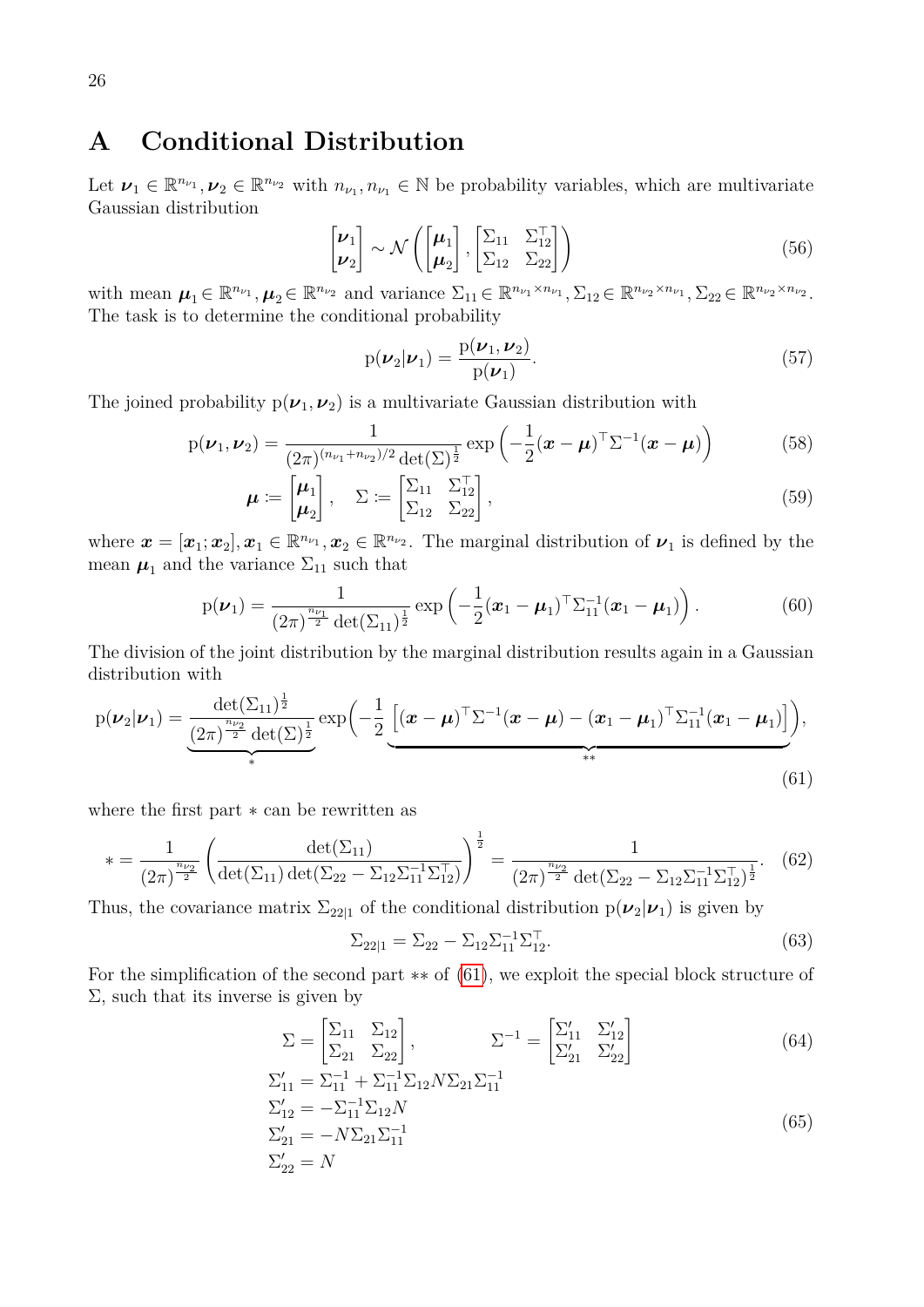with  $N = (\Sigma_{22} - \Sigma_{21} \Sigma_{11}^{-1} \Sigma_{12})^{-1}$ . Thus, we compute \*\* as

$$
** = \begin{bmatrix} x_1 - \mu_1 \\ x_2 - \mu_2 \end{bmatrix}^\top \begin{bmatrix} \Sigma_{11} & \Sigma_{12}^\top \\ \Sigma_{12} & \Sigma_{22} \end{bmatrix}^{-1} \begin{bmatrix} x_1 - \mu_1 \\ x_2 - \mu_2 \end{bmatrix} - (x_1 - \mu_1)^\top \Sigma_{11}^{-1} (x_1 - \mu_1)
$$
(66)

$$
= (\boldsymbol{x}_2 - \boldsymbol{\mu}_2)^{\top} \Sigma_{22|1}^{-1} (\boldsymbol{x}_2 - \boldsymbol{\mu}_2) + 2 (\boldsymbol{x}_2 - \boldsymbol{\mu}_2)^{\top} \left( - \Sigma_{11}^{-1} \Sigma_{12}^{\top} \Sigma_{22|1}^{-1} \right) (\boldsymbol{x}_1 - \boldsymbol{\mu}_1) + (\boldsymbol{x}_1 - \boldsymbol{\mu}_1)^{\top} \left( \Sigma_{11}^{-1} + \Sigma_{11}^{-1} \Sigma_{12}^{\top} \Sigma_{22|1}^{-1} \Sigma_{12} \Sigma_{11}^{-1} \right) (\boldsymbol{x}_1 - \boldsymbol{\mu}_1) - (\boldsymbol{x}_1 - \boldsymbol{\mu}_1)^{\top} \Sigma_{11}^{-1} (\boldsymbol{x}_1 - \boldsymbol{\mu}_1)
$$
(67)

$$
= \left(\boldsymbol{x}_2 - \underbrace{\boldsymbol{\mu}_2 + \Sigma_{12} \Sigma_{11}^{-1} (\boldsymbol{x}_1 - \boldsymbol{\mu}_1)}_{\boldsymbol{\mu}_{2|1}}\right)^{\top} \Sigma_{22|1}^{-1} \left(\boldsymbol{x}_2 - \underbrace{\boldsymbol{\mu}_2 + \Sigma_{12} \Sigma_{11}^{-1} (\boldsymbol{x}_1 - \boldsymbol{\mu}_1)}_{\boldsymbol{\mu}_{2|1}}\right)
$$
(68)

Finally, the conditional probability is given with the conditional mean  $\mu_{2|1} \in \mathbb{R}^{n_{\nu_2}}$  and the conditional covariance matrix  $\Sigma_{22|1} \in \mathbb{R}^{n_{\nu_2} \times n_{\nu_2}}$  by

$$
p(\nu_2|\nu_1) = \frac{1}{(2\pi)^{\frac{n_{\nu_2}}{2}} \det(\Sigma_{22|1})^{\frac{1}{2}}} \exp\left(-\frac{1}{2}(\boldsymbol{x}_2 - \boldsymbol{\mu}_{2|1})^{\top} \Sigma_{22|1}^{-1}(\boldsymbol{x}_2 - \boldsymbol{\mu}_{2|1})\right)
$$
(69)

$$
\mu_{2|1} = \mu_2 + \Sigma_{12} \Sigma_{11}^{-1} (\boldsymbol{x}_1 - \boldsymbol{\mu}_1) \n\Sigma_{22|1} = \Sigma_{22} - \Sigma_{12} \Sigma_{11}^{-1} \Sigma_{12}^{\top}.
$$
\n(70)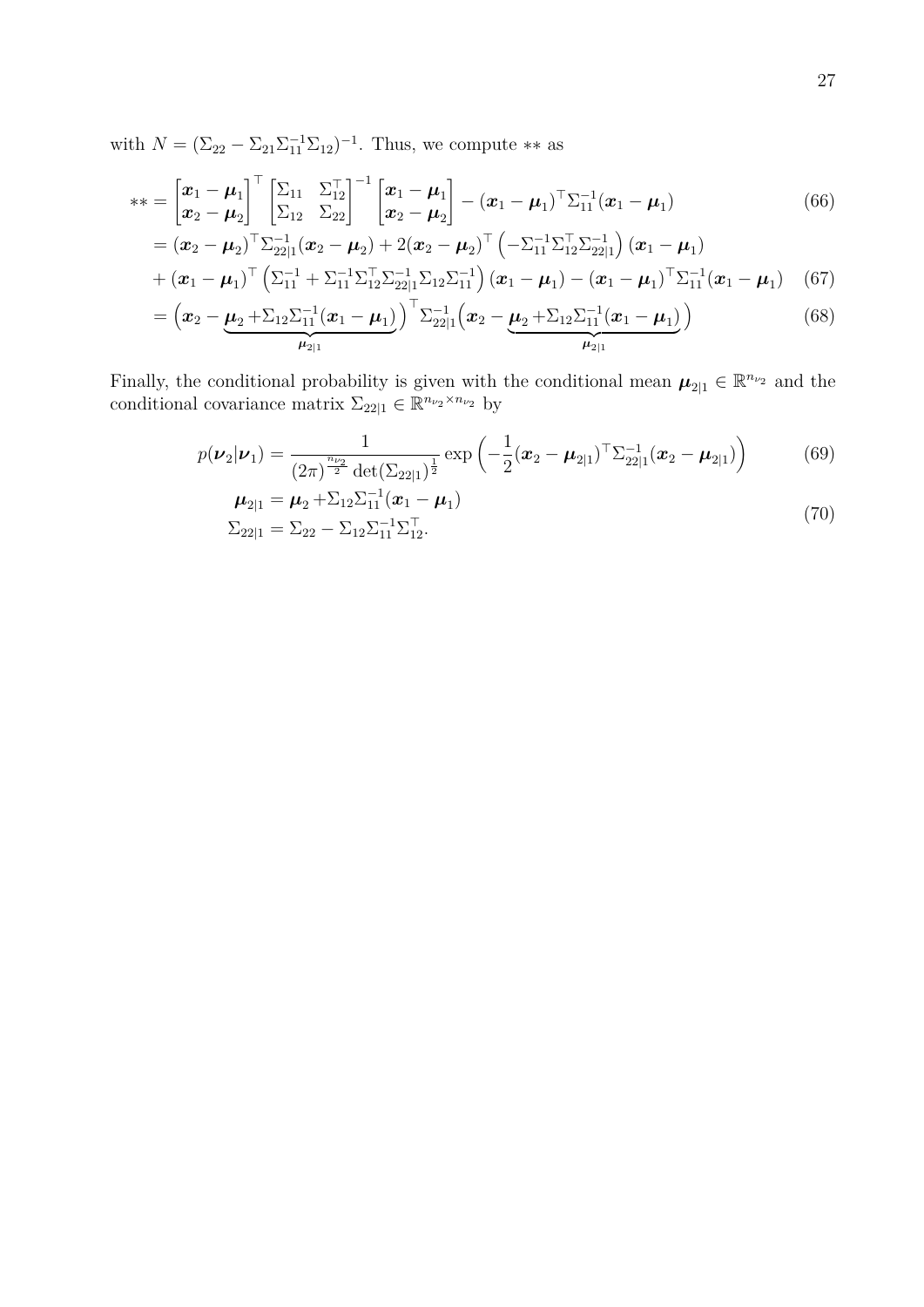## **References**

- <span id="page-27-0"></span>[ÁRL12] Mauricio A. Álvarez, Lorenzo Rosasco, and Neil D. Lawrence. "Kernels for Vector-Valued Functions: A Review". In: *Foundations and Trends in Machine Learning* 4.3 (2012), pp. 195–266. doi: [10.1561/2200000036](https://doi.org/10.1561/2200000036).
- <span id="page-27-4"></span>[Aro50] Nachman Aronszajn. "Theory of reproducing kernels". In: *Transactions of the American mathematical society* 68.3 (1950), pp. 337–404. DOI: [10.2307/1990404](https://doi.org/10.2307/1990404).
- <span id="page-27-6"></span>[Ber+16] Felix Berkenkamp, Riccardo Moriconi, Angela P. Schoellig, and Andreas Krause. "Safe Learning of Regions of Attraction for Uncertain, Nonlinear Systems with Gaussian Processes". In: *2016 IEEE 55th Conference on Decision and Control (CDC)*. 2016, pp. 4661–4666.
- <span id="page-27-1"></span>[Ber+17] Felix Berkenkamp, Matteo Turchetta, Angela P. Schoellig, and Andreas Krause. "Safe Model-based Reinforcement Learning with Stability Guarantees". In: *Advances in Neural Information Processing Systems*. 2017, pp. 908–918.
- <span id="page-27-11"></span>[BH16a] Thomas Beckers and Sandra Hirche. "Equilibrium distributions and stability analysis of Gaussian Process State Space Models". In: *2016 IEEE 55th Conference on Decision and Control (CDC)*. 2016, pp. 6355–6361. DOI: [10.1109/CDC.](https://doi.org/10.1109/CDC.2016.7799247) [2016.7799247](https://doi.org/10.1109/CDC.2016.7799247).
- <span id="page-27-10"></span>[BH16b] Thomas Beckers and Sandra Hirche. "Stability of Gaussian Process State Space Models". In: *2016 European Control Conference (ECC)*. 2016, pp. 2275–2281. doi: [10.1109/ECC.2016.7810630](https://doi.org/10.1109/ECC.2016.7810630).
- <span id="page-27-12"></span>[BH20] Thomas Beckers and Sandra Hirche. "Prediction with Gaussian Process Dynamical Models". In: *Transaction on Automatic Control* (2020). Submitted.
- <span id="page-27-8"></span>[Bis06] Christopher Bishop. *Pattern recognition and machine learning*. Springer-Verlag New York, 2006. isbn: 9780387310732.
- <span id="page-27-7"></span>[BKH19] Thomas Beckers, Dana Kulić, and Sandra Hirche. "Stable Gaussian Process based Tracking Control of Euler-Lagrange Systems". In: *Automatica* 103 (2019), pp. 390-397. DOI: [10.1016/j.automatica.2019.01.023](https://doi.org/10.1016/j.automatica.2019.01.023).
- <span id="page-27-2"></span>[BLG16] Yusuf Bhujwalla, Vincent Laurain, and Marion Gilson. "The impact of smoothness on model class selection in nonlinear system identification: An application of derivatives in the RKHS". In: *2016 American Control Conference (ACC)*. 2016, pp. 1808-1813. DOI: [10.1109/ACC.2016.7525181](https://doi.org/10.1109/ACC.2016.7525181).
- <span id="page-27-5"></span>[BUH18] Thomas Beckers, Jonas Umlauft, and Sandra Hirche. "Mean Square Prediction Error of Misspecified Gaussian Process Models". In: *2018 IEEE Conference on Decision and Control (CDC)*. 2018, pp. 1162–1167. DOI: [10.1109/CDC.2018.](https://doi.org/10.1109/CDC.2018.8619163) [8619163](https://doi.org/10.1109/CDC.2018.8619163).
- <span id="page-27-9"></span>[Cho+13] Girish Chowdhary, Hassan Kingravi, Jonathan How, and Patricio A. Vela. "Bayesian nonparametric adaptive control of time-varying systems using Gaussian pro-cesses". In: 2013 American Control Conference. 2013, pp. 2655–2661. DOI: [10.](https://doi.org/10.1109/ACC.2013.6580235) [1109/ACC.2013.6580235](https://doi.org/10.1109/ACC.2013.6580235).
- <span id="page-27-3"></span>[DM+05] Lokenath Debnath, Piotr Mikusinski, et al. *Introduction to Hilbert spaces with applications*. Academic press, 2005.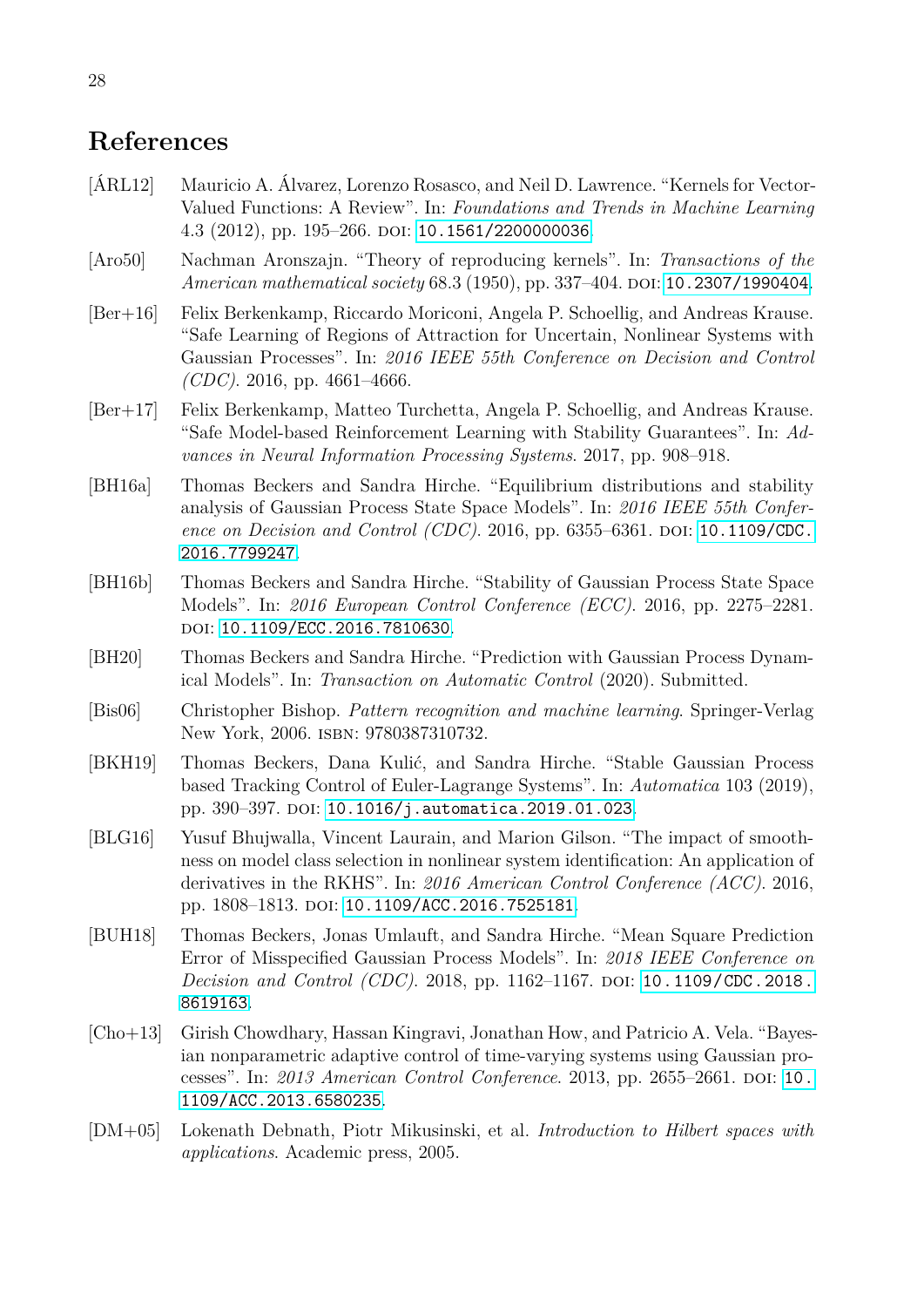- <span id="page-28-8"></span>[FCR14] Roger Frigola, Yutian Chen, and Carl E. Rasmussen. *Variational Gaussian Process State-Space Models*. 2014. arXiv: [1406.4905 \[cs.LG\]](https://arxiv.org/abs/1406.4905).
- <span id="page-28-10"></span>[Fri+13] Roger Frigola, Fredrik Lindsten, Thomas B. Schön, and Carl E. Rasmussen. "Bayesian inference and learning in Gaussian process state-space models with particle MCMC". In: *Advances in Neural Information Processing Systems*. 2013, pp. 3156–3164.
- <span id="page-28-7"></span>[GE79] Seymour Geisser and William F. Eddy. "A Predictive Approach to Model Selection". In: *Journal of the American Statistical Association* 74.365 (1979), pp. 153– 160. doi: [10.1080/01621459.1979.10481632](https://doi.org/10.1080/01621459.1979.10481632).
- <span id="page-28-11"></span>[KL99] Robert Keviczky and Haber Laszlo. *Nonlinear system identification: input-output* modeling approach. Springer Netherlands, 1999. ISBN: 9780792358589.
- <span id="page-28-12"></span>[Koc16] Juš Kocijan. *Modelling and Control of Dynamic Systems Using Gaussian Process Models*. Springer International Publishing, 2016. DOI: 10.1007/978-3-319-[21021-6](https://doi.org/10.1007/978-3-319-21021-6).
- <span id="page-28-6"></span>[Mac97] David J. MacKay. *Gaussian Processes - A Replacement for Supervised Neural Networks?* 1997.
- <span id="page-28-5"></span>[MXZ06] Charles A. Micchelli, Yuesheng Xu, and Haizhang Zhang. "Universal kernels". In: *Journal of Machine Learning Research* 7 (2006), pp. 2651–2667.
- <span id="page-28-13"></span>[Nel13] Oliver Nelles. *Nonlinear system identification: from classical approaches to neural networks and fuzzy models.* Springer-Verlag Berlin Heidelberg, 2013. doi: [10.](https://doi.org/10.1007/978-3-662-04323-3) [1007/978-3-662-04323-3](https://doi.org/10.1007/978-3-662-04323-3).
- <span id="page-28-14"></span>[PL70] M. Q. Phan and R. W. Longman. "Relationship between state-space and inputoutput models via observer Markov parameters". In: *WIT Transactions on The Built Environment* 22 (1970). DOI: [10.2495/DCSS960121](https://doi.org/10.2495/DCSS960121).
- <span id="page-28-0"></span>[Rad96] Neal M. Radford. *Bayesian learning for neural networks*. Springer-Verlag New York, 1996. DOI: [10.1007/978-1-4612-0745-0](https://doi.org/10.1007/978-1-4612-0745-0).
- <span id="page-28-1"></span>[Ras06] Carl E. Rasmussen. *Gaussian processes for machine learning*. The MIT Press, 2006. isbn: 9780262182539.
- <span id="page-28-4"></span>[SC04] John Shawe-Taylor and Nello Cristianini. *Kernel methods for pattern analysis*. Cambridge university press, 2004. DOI: 10.1017/CB09780511809682.
- <span id="page-28-2"></span>[SC08] Ingo Steinwart and Andreas Christmann. *Support vector machines*. Springer Sci-ence & Business Media, 2008. DOI: [10.1007/978-0-387-77242-4](https://doi.org/10.1007/978-0-387-77242-4).
- <span id="page-28-3"></span>[SHS06] Ingo Steinwart, Don Hush, and Clint Scovel. "An explicit description of the reproducing kernel Hilbert spaces of Gaussian RBF kernels". In: *IEEE Transactions on Information Theory* 52.10 (2006), pp. 4635-4643. DOI: [10.1109/TIT.2006.](https://doi.org/10.1109/TIT.2006.881713) [881713](https://doi.org/10.1109/TIT.2006.881713).
- <span id="page-28-9"></span>[Sjö+95] Jonas Sjöberg, Qinghua Zhang, Lennart Ljung, Albert Benveniste, Bernard Delyon, Pierre-Yves Glorennec, Håkan Hjalmarsson, and Anatoli Juditsky. "Nonlinear black-box modeling in system identification: a unified overview". In: *Automatica* 31.12 (1995), pp. 1691-1724. DOI: [10.1016/0005-1098\(95\)00120-8](https://doi.org/10.1016/0005-1098(95)00120-8).